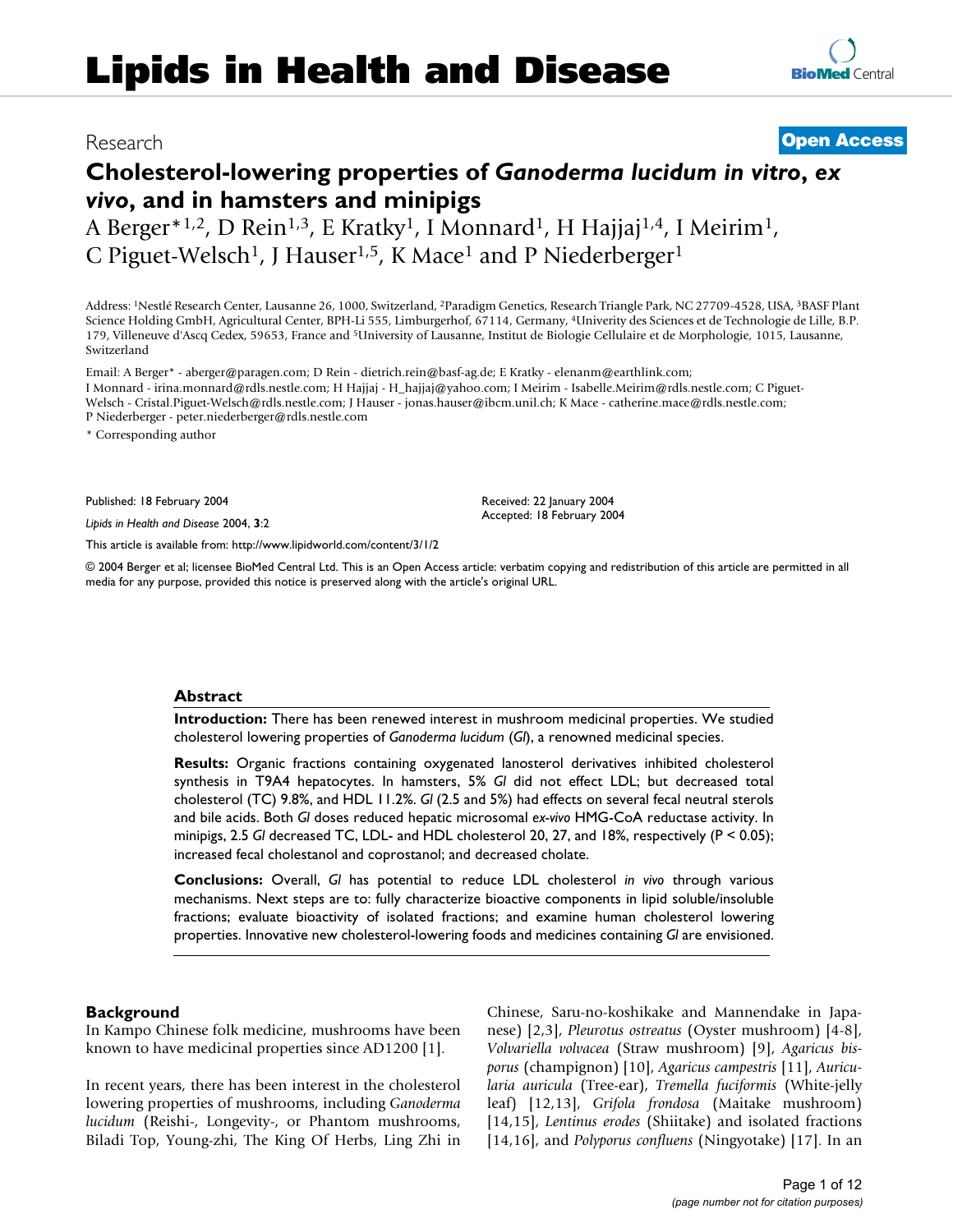earlier work, Kaneda and Tokuda [18] studied cholesterol lowering properties of ether-, water- and ethanol extracts from caps and stems from *Lentinus edodes*, *Auricularia polytricha* (Jews-ear), *Flammulina velutipes*, and *Agaricus bisporus*. The majority of these studies were performed in rats. The cholesterol lowering properties of *Cordyceps sinensis* were studied in humans [19].

Our focus is *Gl*, an important medicinal fungus belonging to the Ganodermataceae family that has been studied for its many interesting health promoting properties, including anti-tumor, anti-inflammatory, and anti-platelet aggregation [\[20](#page-9-6)-27][http://kyotan.com/lectures/lectures.](http://kyotan.com/lectures/lectures) Indeed, entire books, symposiums, organizations (*e.g.*, the *Ganoderma* International Research Institute, New York) and therapies have been devoted to *Gl*. As further testament to its importance, in ancient Chinese times, a Reishi Goddess (Reishi senshi) was even worshipped to bestow health, life and eternal youth.

As described, *Gl* has been occasionally studied for its cholesterol lowering- and hypotensive properties in the rat [\[2\]](#page-9-0) and rabbit [\[28](#page-9-7)], but not in more physiological cholesterol models [29] such as minipigs. *Gl* can supposedly lower cholesterol in humans, but the work was not peerreviewed nor adequately described [24[\]http://www.gano](http://www.ganotherapyusa.com/DXN/docs/whatis.htm) [therapyusa.com/DXN/docs/whatis.htm](http://www.ganotherapyusa.com/DXN/docs/whatis.htm).

Like humans, minipigs are omnivours, and their lipid and steroid metabolism, and digestive and cardiovascular physiology closely resembles that of humans [30-32]; whereas in contrast to humans, rodents carry most of the cholesterol in HDL fractions unless they are fed high satu-

**Table 1: Proximate analysis of Nafag 924 test diets for hamsters1**

rated fat and cholesterol rich diets, which has the effect of shutting down LDL receptors [29].

The components in *Gl* that may lower cholesterol are not known, but may include ganoderan-type glucans [22,[33,](#page-9-8)[34](#page-9-9)], hetero-β-glucans, glucan-protein complexes (xyloglucans, uronic acid-β-glucans), other fibers, lectins [25], terpenoid triterpenes [35-38], ergostane sterols [39], and highly oxygenated ganoderic acid-type, lanostanoid triterpenes [38-[42\]](#page-10-0). *Gl* fibrous components could affect cholesterol absorption and bile acid recycling, whereas lipophilic components could affect cholesterol synthesis.

*Gl* may affect cholesterol synthesis at the committed 3 hydroxy-3-methylglutaryl coenzyme A reductase (HMG-CoA reductase) rate-limiting step; or at the latter lanosterol 14α-methyl demethylase:cytochrome P-450 demethylase (P-45014DM) step [43,44], catalyzing the rate limiting step in lanosterol-cholesterol conversion. In non-*Gl* mushroom species, inhibition of squalene synthetase by zaragozic acid fungal metabolites has also been reported in primates [45].

Herein, we tested the effects of *Gl* on cholesterol metabolism in hepatic T9A4 human cells, a hamster small animal model, and a minipig larger animal model having different lipoprotein cholesterol distribution than the hamster model. Animal models were fed cholesterol-containing diets described in Tables 1, 2.

# **Results**

#### *Active components in* **Gl** *and* **in vitro** *activity*

Organic and aqueous *Gl* phases did not contain HPLCdetectable lovastatin. The organic extracted phase strongly

|                                |         |            | Weight % |
|--------------------------------|---------|------------|----------|
| Component                      | Control | $2.5\%$ GI | 5.0% GI  |
|                                |         |            |          |
| Carbohydrate (by difference)   | 31.8    | 31.0       | 30.3     |
| Starch                         | 23.6    | 23.0       | 22.5     |
| Crude Protein                  | 15.6    | 15.2       | 14.8     |
| Water                          | 8.0     | 7.8        | 7.6      |
| Crude fat                      | 4.4     | 4.3        | 4.2      |
| Ash                            | 4.7     | 4.6        | 4.5      |
| Crude fiber                    | 3.5     | 3.4        | 3.3      |
| Essential amino acids          | 3.4     | 3.3        | 3.2      |
| GI extract                     | 0.0     | 2.5        | 5.0      |
| Vitamin mix (includes choline) | 2.4     | 2.3        | 2.3      |
| Minerals (Ca, P, Mg, K, Na)    | 2.3     | 2.2        | 2.2      |
| Trace elements                 | 0.3     | 0.3        | 0.3      |

1Nafag 924 hamster complete diet was from Eberle Nafag AG, Gossau, Switzerland. The detailed ingredients in the diet are not known. Metabolizable energy was estimated to be 3111 kcal/kg diet. The lovastatin diet was identical to the control diet, but contained 2 mg/100 g diet lovastatin. Gl, *G. lucidum.*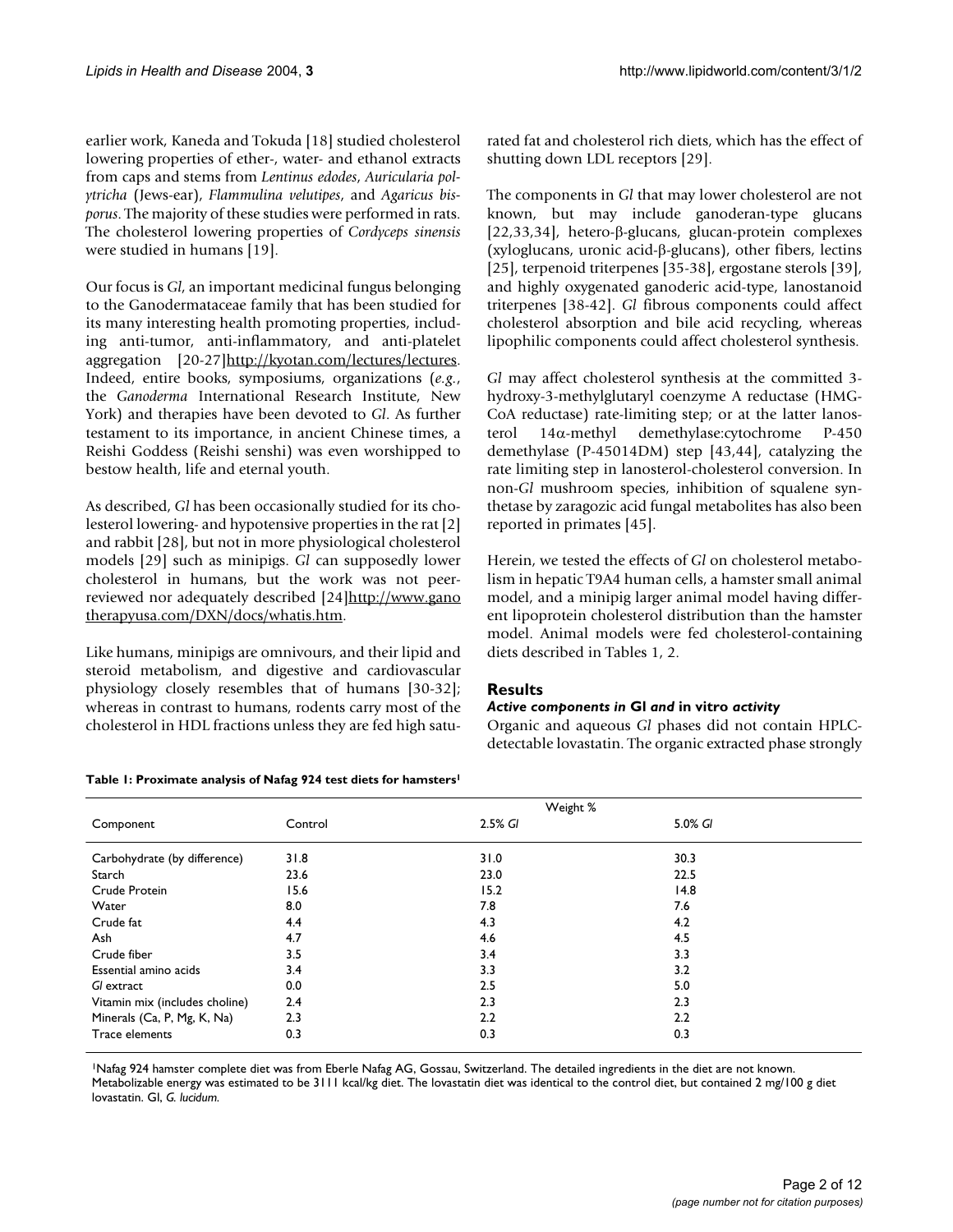| Component (g/100 g diet, as fed basis)              | Weight % Control or 2.5% GI |
|-----------------------------------------------------|-----------------------------|
| Corn (to 100%)                                      | 26.6                        |
| Wheat shorts                                        | 29.8                        |
| Pork fat <sup>2</sup>                               | 9.0                         |
| Soy meal (44%; contains soy protein)                | 8.5                         |
| Bakery by products                                  | 8.5                         |
| Unsalted, melted butter <sup>3</sup>                | 4.5                         |
| Amino acid mix <sup>4</sup>                         | 3.4                         |
| Mineral mix <sup>5</sup>                            | 2.8                         |
| Cellulose <sup>6</sup> (control) or GI <sup>7</sup> | 2.5                         |
| Canola (rapeseed) meal                              | 2.5                         |
| Poultry meal                                        | 1.7                         |
| Cholesterol <sup>8</sup>                            | 0.1                         |
| Vitamin mix (includes choline) <sup>9</sup>         | 0.1                         |
| Trace element mix <sup>10</sup>                     | 0.02                        |

1Diets were custom prepared by Kliba (Kaiseraugst, Switzerland) as a fat and cholesterol enriched diet 2604. Unless indicated otherwise, stocks were from Kliba. Proximate analysis of minipig test diets (wt%) was: carbohydrate as nitrogen free extract 46.6, crude protein 15.9, water 11.1, crude fat 16.8, ash (including vitamins) 5.1, and crude fiber 4.6. Total- and digestible energy of the diet were estimated to be 3985 and 3776 kcal/kg diet, respectively. 2Centravo Schweinefett B 90, Centravo AG, Zurich, Switzerland. Contained 98% fat, 5% free fatty acids, 9% polyunsaturated fatty acids, protected with antioxidants. 3Migros Genossenschafts-Bund SA, Zurich, Switzerland. 82% fat, 0.5% protein, 0.5% carbohydrate. 4Per 100 g diet, contained 1.06% arginine, 0.75% lysine, 0.26% methionine, 0.56% methionine + cystine, 0.20% tryptophan, and 0.57% threonine [78]. 5Per 100 g diet, contained 0.80% calcium, 0.70% phosphorus, 0.19% sodium, 0.63% potassium, 0.20% magnesium, and 0.26% chloride. <sup>6</sup>Vitacel LC 200<br>Cellulose, J. Rettenmaier & Söhne (JRS), GMBH + Co, Rosenberg, Holzmühle 1, Germany. 7Champitec, Payerne, Switzerland. Prepared as described in the text. Pigs that did not receive the GI extract, received the control diet plus 80 mg lovastatin/pig/d in half an apple. <sup>8</sup>Fluka 26740, Fluka Holding AG, Buchs, Switzerland. 97% pure. <sup>9</sup>Roche Vitamins Ltd, Basel, Switzerland. In mg/100 g diet, contained 0.4 vitamin A (800 IU), 2.0 vitamin D<sub>3</sub> (80 IU), 10.5 vitamin E, 0.3 vitamin K<sub>3</sub>, 1.2 vitamin B<sub>1</sub>, 0.8 vitamin B<sub>2</sub>, 3.0 nicotinic acid, 2.0 pantothenic acid, 0.1 folic acid, 0.7 vitamin B<sub>6</sub>, 0.0034 vitamin B<sub>12</sub>, 0.02 biotin, 65.1 choline, and 2.0 vitamin C. <sup>10</sup>In mg/100 g diet, contained 1.1 copper (mg/kg), 7.6 zinc, 11.0 iron, 0.05 iodine, 5.0 manganese, and 0.03 selenium. *Gl*, *G. lucidum.*

inhibited cholesterol biosynthesis (ID<sub>50</sub> = 1.3  $\mu$ g/mL, relative to 0.4 for lovastatin), while the aqueous phase was ineffective (ID<sub>50</sub> > 330). Various highly oxygenated lanostanoid triterpenes, and 32-methyl- and 26-oxo sterols were found in the organic phase, and likely contributed to inhibition of cholesterol synthesis. A 20% EtOAc/hexane fraction contained ganoderal A; and a 50% EtOAc/hexane contained ganoderols-A and B, and Y ganoderic acid.

# *Body and organ weights, and food intake of hamsters*

Body weights ranged from 68.7–70.8 and 83.2–86.4 g for the experimental groups on D1 and D18, respectively, without significant differences relative to control, on D1, D18, or D18 minus D1. D18 liver and cecum relative weights (g organ/100 g body wt) were 2.77–2.84 and 0.52–0.56 for the various groups, respectively, without significant differences relative to control. Daily food intake was 7.1–7.8 g food/d averaged over D1-16; there were no significant differences relative to control.

#### *Cholesterol and triacylglycerol in hamsters*

Starting D1 TC levels did not differ among the groups, whereas there were differences in D1 TAG (Table [3](#page-3-0)). *Gl* at 2.5 and 5.0% reduced D18 TAG (likely due to D1 TAG differential starting values). *Gl* at 2.5% did not reduce D18

TC, LDL or HDL. With 5.0% *Gl*, there was a statistical trend  $(P < 0.10)$  to reduce TC and HDL; LDL was not affected. Similarly to the higher dose of *Gl*, lovastatin decreased D18 TC and HDL, but not LDL. LDL/HDL ratio was not statistically significantly different for any dietary treatments relative to control.

#### *Fecal bile acids and neutral sterols in hamsters*

*Gl* (2.5%) increased fecal total bile acids and chenodeoxycholate (Table [4\)](#page-3-1). Both *Gl* doses increased coprostanol 3 one, whereas, 5% *Gl* decreased cholestanol. Lovastatin had no significant effects on bile acids or neutral sterols examined.

#### **Ex vivo** *hepatic HMG-CoA reductase activity in hamsters*

Lovastatin did not affect de-phosphorylated activity, and phosphorylated activity not examined (Table [5\)](#page-3-2). In absence of NaF (inhibitor of phosphatase) and in presence of 2.5 and 5 % *Gl*, 3-hydroxy-3-methylglutaryl-CoA reductase activity in hamster hepatic microsomes (pmol/ min/g liver) was reduced 2.1- and and 1.5 fold, respectively, relative to the control. In presence of NaF, 2.5% and 5% *Gl* reduced HMG-CoA reductase 3.5- and 1.9 fold, respectively, relative to control.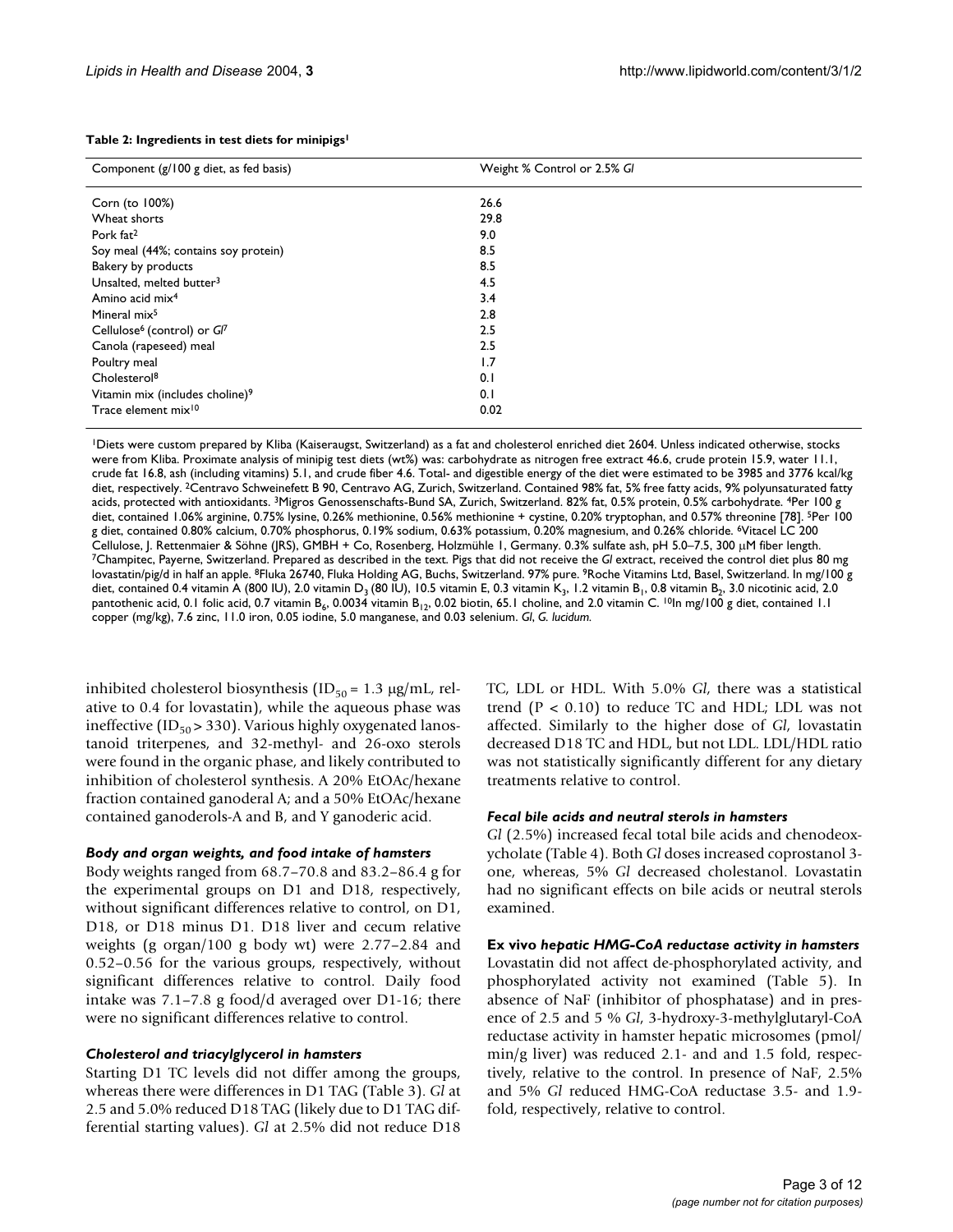| Group      | тс<br>DΙ | тс<br>D <sub>18</sub> | TAG<br>DΙ | <b>TAG</b><br>D <sub>18</sub> | <b>VLDL</b><br><b>D18</b> | LDL<br>D18 | <b>HDL</b><br>D <sub>18</sub> | LDL/HDL<br>D <sub>18</sub> |
|------------|----------|-----------------------|-----------|-------------------------------|---------------------------|------------|-------------------------------|----------------------------|
| Control    | 3.57     | 3.48                  | I.IO      | 1.08                          | 0.22                      | 0.51       | 2.75                          | 0.19                       |
| Lovastatin | 3.39     | 3.16 <sup>a</sup>     | l.07      | 0.98                          | $0.18^{a*}$               | 0.48       | 2.50 <sup>a</sup>             | 0.19                       |
| GI(2.5%)   | 3.46     | 3.40                  | 0.64a     | 0.90a                         | 0.18                      | 0.53       | 2.69                          | 0.20                       |
| GI(5%)     | 3.34     | $3.14a*$              | $0.89a*$  | 0.92 <sup>a</sup>             | 0.20                      | 0.49       | $2.44a*$                      | 0.20                       |

<span id="page-3-0"></span>**Table 3: Plasma cholesterol and triacylglycerol in hamsters treated with** *G. lucidum* **and lovastatin (mmol/L)**

TC, total cholesterol; TAG, triacylglycerol; VLDL, LDL, HDL, very low-, low-, and high-density lipoproteins; D, day; LOVA, 20 mg/kg diet. Values represent mean of 6 animals. aSignificantly different from the control (P < 0.05 or \*P < 0.10), students, unpaired, 1-tailed,*t*-test, equal variances.

<span id="page-3-1"></span>**Table 4: Fecal bile acids and neutral sterols in hamsters treated with** *G. lucidum* **and lovastatin (nmol/g dry feces/d)**

|            | Bile acids |      |      |      |            |                   |        |                  | <b>Neutral Sterols</b> |                    |          |
|------------|------------|------|------|------|------------|-------------------|--------|------------------|------------------------|--------------------|----------|
| Group      |            | LC   | DC.  | CDC. | <b>UDC</b> | <b>Total BA</b>   | COP-ol | COP-3-one        | CHOL erol              | CHOL anol          | Total NS |
| Control    | 15.0       | 14.3 | 10.7 | 5. I | l.7        | 46.7              | 11.5   | ND.              | 7.2                    | 18.4               | 37.I     |
| Lovastatin | 15.0       | 12.8 | 11.6 | 6.2  | 1.6        | 47.1              | 12.0   | ND.              | 6.7                    | 18.9               | 37.6     |
| GI(2.5%)   | 16.9       | 16.2 | 14.3 | 8.5a | 1.9        | 57.8 <sup>a</sup> | 11.7   | 4.2 <sup>a</sup> | 7.7                    | 16.9               | 40.6     |
| GI (5%)    | 12.2       | 3.9  | 12.0 | 6.4  | ، 4        | 45.8              | 12.0   | 7.8 <sup>a</sup> | 7.0                    | $[4]$ <sup>a</sup> | 41.0     |

Feces were collected quantitatively at the conclusion of the experiment (D18). C, cholate; LC, lithocholate; DC, deoxycholate; CDC, chenodeoxycholate, UDC, Ursodeoxycholate; COP, coprostan; CHOL, cholest; BA, bile acids; NS, neutral sterols. ND, not detected. Values represent mean of 6 determinations. aSignificantly different from the control (*P* < 0.05), students unpaired, 2-tailed *t*-test, equal variances. No statistical trends  $(P < 0.10)$  existed in the data set.

<span id="page-3-2"></span>

| Table 5: HMG-CoA reductase activity in hamster hepatic microsomes (pmol [ <sup>14</sup> C]mevalonolactone/min/mg microsomal protein) |  |  |  |  |  |  |
|--------------------------------------------------------------------------------------------------------------------------------------|--|--|--|--|--|--|
|--------------------------------------------------------------------------------------------------------------------------------------|--|--|--|--|--|--|

| Group      | Activity-NaF      | Total activity+NaF |
|------------|-------------------|--------------------|
| Control    | 12.36             | 9.30               |
| Lovastatin | 13.34             | <b>ND</b>          |
| GI (2.5%)  | 5.86a             | 2.66a              |
| GI (5%)    | 8.08 <sup>a</sup> | 4.86 <sup>a</sup>  |

Refer to the text for methodologic details. [14C]mevalonate was converted to [14C]mevalonolactone with 10 M HCl before the TLC step. Values above were corrected for recovery (15–63%) with [3H]mevalonate. *G. lucidum*, but not lovastatin, was found to inhibit *ex vivo* synthesis whether: recovery was accounted for; results were expressed per gram liver weight; [14C]mevalonolactone was first extracted into organic solvent and then applied to TLC plates [79] rather than applying aqueous extracts directly to TLC plates [55] as reported above (data not shown); and whether or not endogenous phosphatase activity was inhibited with 50 mM NaF (shown above). Values represent mean of 6 determinations. <sup>a</sup>Significantly different from control, students unpaired, 2-tailed *t*-test, equal variances (P < 0.05). ND, not determined.

#### *Fractional cholesterol synthesis rate in hamsters*

In hamsters, 24 h FSR values (Atom% enrichment D17- 18) were 1.68 ± 0.20, 1.91 ± 0.16, 1.75 ± 0.36, and 2.29 ± 0.05 (mean of  $n = 6$ ,  $\pm$  1 SEM) for control, lovastatin, 2.5%-, and 5% *Gl*, respectively. Values were not statistically significantly different from control.

#### *Body weights of minipigs*

Minipig body weights increased equivalently with *Gl* and lovastatin from 19.0–26.9 kg over D1-28. Similar weights per age were previously reported for experimentally-fed Göttingen minipigs [46].

#### *Cholesterol and triacylglycerol in minipigs*

The experimental diet increased TC 27–30% from D1-14 (Table [6](#page-4-0)). In the *Gl*-fed group, TC significantly decreased 12.5% from D14-21, but not further from D21-29; the decrease in TC from D14-29 was  $20\%$  (P < 0.01). Lovastatin did not significantly decrease TC during D14-21 (P > 0.13), D21-29, nor D14-29; but TC did decrease >10% in two pigs from D14-21.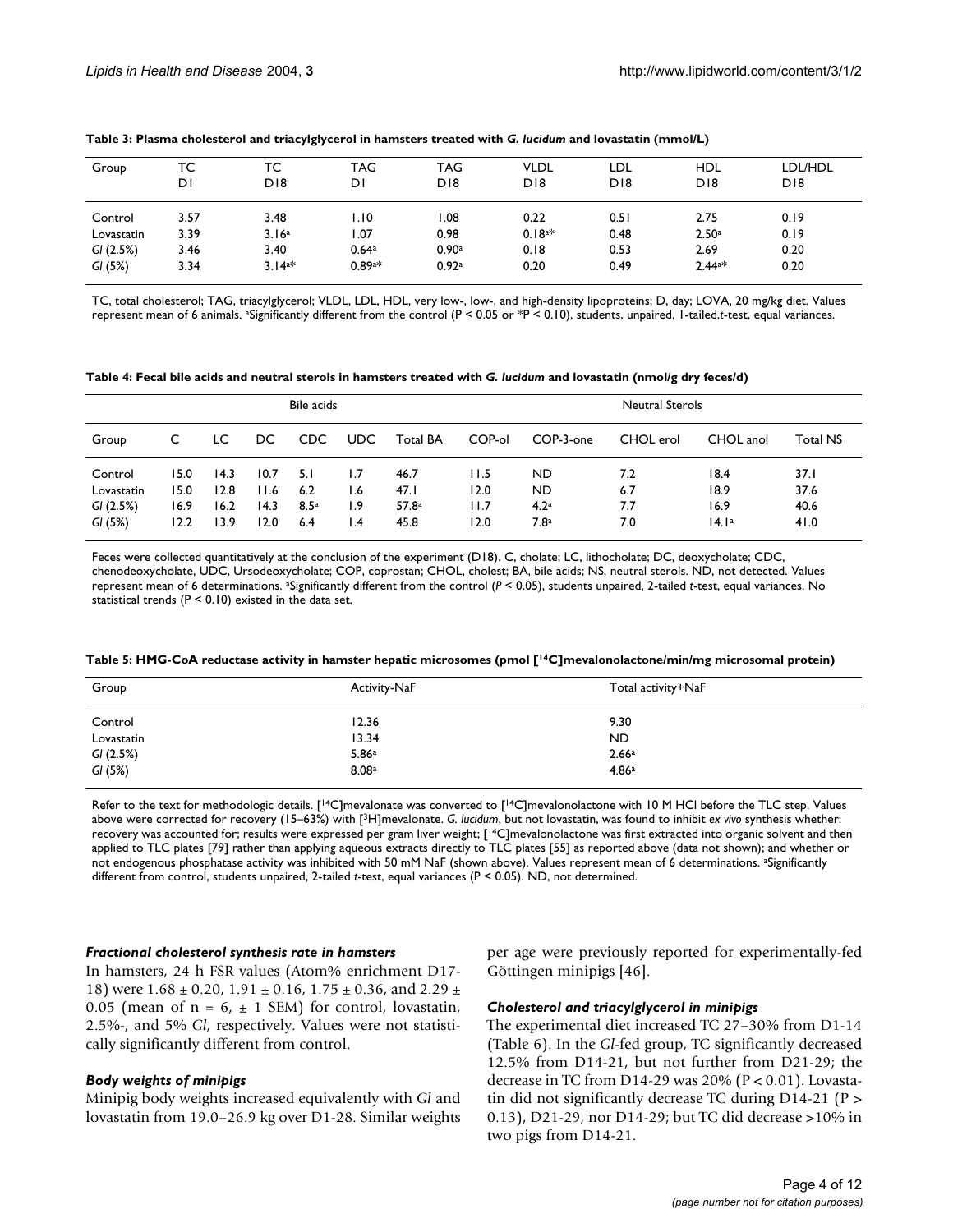| Group                                                                                                                                                                                                             |  |  |  |  | DI4 D2I D29 DI DI4 D2I D29 DI4 D29 DI4 D29 DI4 D29 DI4 |                          |  | TC TC TC TC TAG TAG TAG TAG YLDL VLDL LDL LDL HDL HDL LDL/HDL LDL/HDL | D <sub>29</sub> |
|-------------------------------------------------------------------------------------------------------------------------------------------------------------------------------------------------------------------|--|--|--|--|--------------------------------------------------------|--------------------------|--|-----------------------------------------------------------------------|-----------------|
| GI (2.5%) 2.47 <sup>a</sup> 3.21 <sup>bc</sup> 2.81 2.58 0.53 0.57 0.80 0.69 0.07 0.09 1.45 <sup>c</sup> 1.08 1.69 <sup>c</sup> 1.42 0.88<br>Lovastatin 2.36 <sup>a</sup> 3.00 2.44 2.81 0.50 0.60 0.59 0.71 0.10 |  |  |  |  | 0.09                                                   | 1.40 1.29 1.50 1.43 0.95 |  |                                                                       | 0.79<br>0.91    |

<span id="page-4-0"></span>**Table 6: Plasma cholesterol and triacylglycerol in minipigs treated with** *G. lucidum* **and lovastatin (mmol/L)**

Lovastatin was administered at 80 mg/d. Between D1-14, all pigs received a high cholesterol and fat control diet; from D15-29, pigs received either *G. lucidum* (*Gl*) extract or lovastatin. The same statistical conclusions were reached if all 10 pigs were compared between D1-14. Pigs were randomly selected to receive either *GI* or lovastatin before study commencement. Student's, paired, 1-tailed, *t*-test, was utilized for statistical comparisons. Statistically significant changes (P < 0.05, 1-tailed testing) in cholesterol parameters are indicated as follows: <sup>a</sup>D1 vs. 14; <sup>b</sup>D14 vs. 21;<br><sup>c</sup>D14 vs. 29. Abbreviations: refer to Table [3](#page-3-0). There was a slig testing).

<span id="page-4-1"></span>**Table 7: Fecal bile acids and neutral sterols in minipigs treated with** *G. lucidum* **and lovastatin (nmol/g dry feces)**

| Group            |            | Bile acids |            |        | <b>Neutral Sterols</b> |           |                   |
|------------------|------------|------------|------------|--------|------------------------|-----------|-------------------|
|                  | <b>NCT</b> | C          | <b>CDC</b> | COP-ol | COP-3-one              | CHOL erol | CHOL anol         |
| All pigs (D1)    | 1.98       | 0.86       | 0.66a      | 2.41a  | 0.10 <sup>a</sup>      | $1.73a*$  | 0.96              |
| All pigs (D14)   | 1.98       | 1.33       | 0.16       | 3.75   | 0.17                   | 2.96      | 0.91              |
| $GI$ (D14)       | 1.98       | I.61       | 0.14       | 3.61   | 0.18                   | 3.37      | 0.87 <sup>b</sup> |
| GI(D29)          | 1.98       | 0.81       | 0.16       | 4.44   | 0.15                   | 3.15      | 1.22              |
| Lovastatin (D14) | 1.98       | 0.99       | 0.19       | 3.92   | 0.15                   | 2.44      | 0.96              |
| Lovastatin (D29) | 1.98       | l.23       | 0.18       | 3.28   | 0.16                   | 2.34      | 1.14              |

Feces were collected on D1, 14 and 29. A quantitative fecal collection was not possible, hence results are expressed per gram of feces. Abbreviations: refer to Table [4,](#page-3-1) except, NCT, 23- Nor β cholanate 5α,7α,12α triol. A paired, 2-tailed students *t*-test, equal variances, evaluated effects of the high cholesterol and fat diet, between D1-14 (10 minipigs); and the effects of *Gl* or lovastatin between D15-29 (5 minipigs/group), indicated as follows: aD1 vs 14, for all minipigs combined (*P* < 0.001).bD14 vs 29 (P < 0.05). \*0.05 < P < 0.1, to indicate statistical trends.

There were no significant differences in TAG and VLDL with *Gl* or lovastatin (Table [6](#page-4-0)). VLDL was however a minor lipoprotein pool. Lovastatin had not significant effects on LDL nor HDL; *Gl* decreased LDL 26% and HDL 16% (P < 0.01; D14 vs 29). *Gl* did not affect statistically significantly affect LDL/HDL since both individual parameters decreased from D14-29.

#### *Fecal bile acids and neutral sterols in minipigs*

The high cholesterol-fat diet decreased chenodeoxycholate; and increased coprostanol, coprostan 3-one, and cholesterol from D1-14 (P < 0.05 or < 0.10; Table [7](#page-4-1)). *Gl* trended to increase cholestanol (D14 vs 29; P < 0.10).

#### **Discussion**

#### *Active components in* **Gl** *and* **in vitro** *activity*

As described, lovastatin was not detected in our *Gl* mushroom preparations. By contrast, statin-like compounds have been found in oyster mushrooms [\[47](#page-10-1)] and *Chrysosporium pannorum* [48].

We did however detect oxygenated lanosterol molecules such as 32-methyl- and 26-oxo sterols, ganoderols-A and B, Y ganoderic acid, and ganoderals-A and B in the organic layer. The organic layer strongly inhibited cholesterol biosynthesis from acetate. Similar or identical oxygenated lanosteroids had been previously reported in *Gl* [38[-42](#page-10-0)], and found to inhibit conversion of 24,25-dihydrolanosterol to cholesterol at the lanosterol 14 α-demethylase step [49-51], and also indirectly to inhibit HMG-CoA reductase activity [51]. The fact that the aqueous phase from *Gl* was ineffective at inhibiting cholesterol synthesis  $(ID_{50} > 330)$  suggests that hydrophilic molecules such as glucans and fibers in *Gl* do not affect conversion of acetate to cholesterol. Such molecules may however affect cholesterol absorption and bile acid recycling.

# **Ex vivo** *hepatic HMG-CoA reductase and fractional cholesterol synthesis rate in hamsters*

The observed inhibition of *ex-vivo* HMG-CoA reductase activity in hamsters treated with *Gl* has similarly been observed with *Gl* in rats [51], and with pure lanosterol analogs [44,52]. Our lack of effect with lovastatin (4.3 µmol/kg body wt) contrasts results with the related statin, simvastatin, where 10, 30, and 60 µmol/kg body wt/d increased *ex-vivo* hepatic HMG-CoA reductase activity 2-,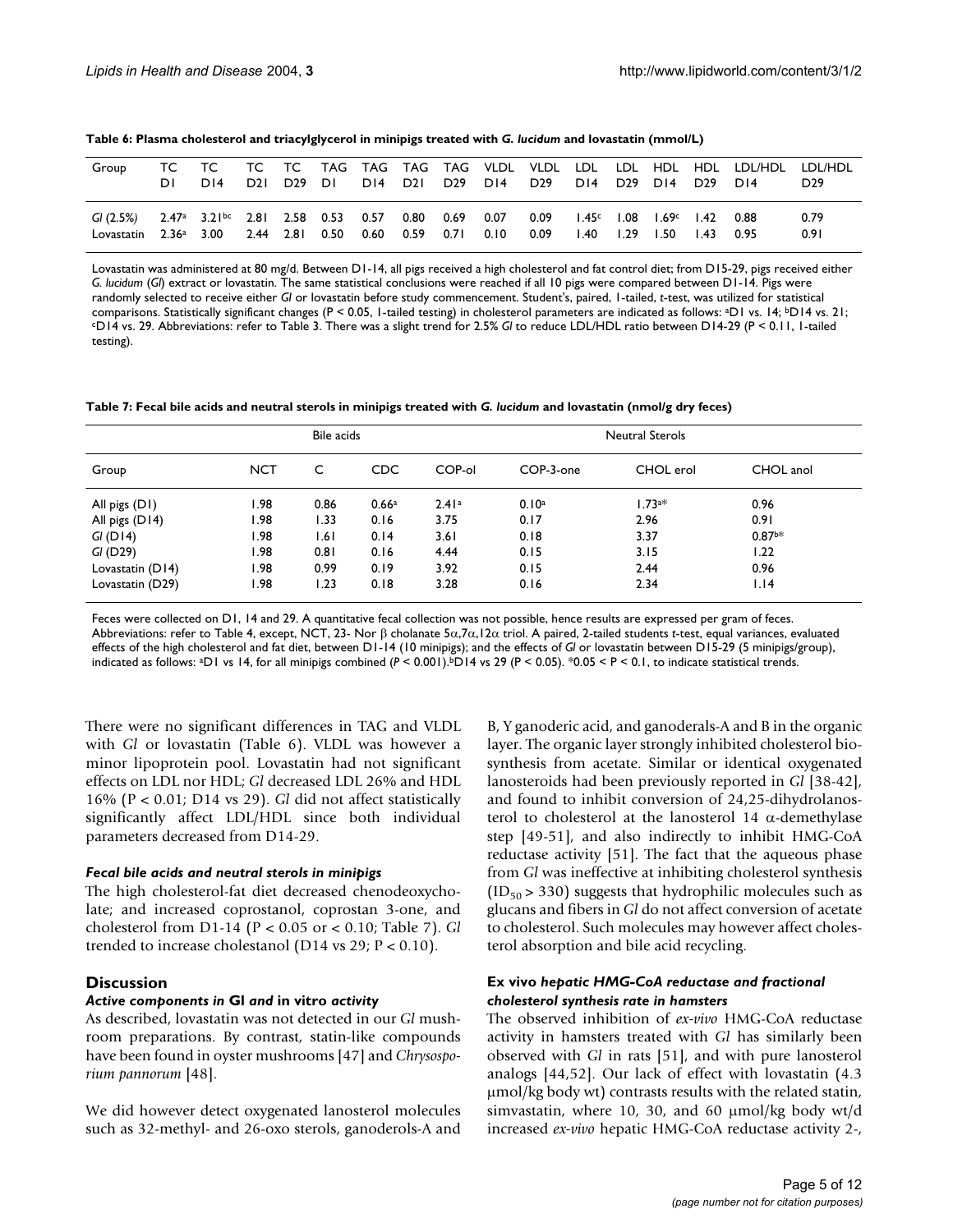17-, and 50-fold, respectively [53]. Lovastatin could have different effects on HMG-CoA reductase and other enzymes than simvastatin, and was not however examined in the above study.

Lanosterol analogs such as those found in *Gl* are known to inhibit translation of HMG-CoA reductase mRNA, and may also accelerate protein degradation [44,52]. *Gl* may also affect cholesterol biosynthesis at latter biosynthetic steps such as the conversion of lanosterol [51], which could in turn, indirectly inhibit HMG-CoA reductase activity, as reported for statins in minipigs [53]. Indeed, it was reported that repression of the lanosterol 14  $\alpha$ demethylase step can result in accumulation of 3 βhydroxy-lanost-8-en-32-al, a known translational downregulator of HMG-CoA reductase [54].

If *Gl* had direct physical effects on HMG-CoA reductase activity, this implies that even after the 16 h fast employed in hamsters, *Gl* components were still bound to the enzyme during the assay procedure [55]. After the 16 h fast, lovastatin could have been removed from the enzyme accounting for the lack of observed effects of lovastatin on *ex-vivo* HMG-CoA reductase activity. Due to removal of the drug, other statins have even been found to increase *ex-vivo* HMG-CoA reductase activity [56]. Hepatic *ex-vivo* HMG-CoA reductase activity and whole body cholesterol FSR are entirely different types of measurements. It is not clear why *Gl* and lovastatin did not influence cholesterol FSR in hamsters. In principle, the low saturated fat-cholesterol condition employed via use of a chow diet, should have led to a high endogenous rate of cholesterol synthesis, one that could be inhibited by *Gl* and lovastatin. It is conceivable that the *Gl* and lovastatin became decomposed in the dietary mixture. To test this hypothesis, we re-extracted *Gl* and lovastatin from stored diets after culmination of the experiments, and found no differences in bioactive components analyzed, compared to the original starting materials (before addition to the diets; data not shown).

# *Cholesterol and triacylglycerol in hamsters and minipigs*

Hamsters were fed a low-cholesterol chow-based diet with no added exogenous cholesterol or saturated fat. Under these conditions, there was not sufficient cholesterol to redistribute cholesterol from the HDL to LDL pool [29]. This is why in hamsters, 5% *Gl* and lovastatin reduced D18 TC and HDL, but not LDL [57,58].

Using the same types of diet, lovastatin was similarly found to preferentially reduce HDL in hamsters; and only when dietary saturated fat was added, were both LDL and HDL reduced [57].

Another factor contributing to the lack of strong effects in hamsters, and the total lack of effect in minipigs may be that the dose of lovastatin was insufficient. In hamsters, the employed dose of 2 mg lovastatin/100 g diet is ca. 4.3 µmol lovastatin/kg body wt. Himber *et al.* [57] treated hamsters with 25 µmol lovastatin/kg body wt, which lowered HDL; or 50 µmol, which lowered LDL and HDL [57]. Morand *et al.* [53] found that 20–200 µmol simvastatin/ kg body wt was sufficient to reduce LDL. Ma *et al*. [59] reduced lipoproteins in hamsters with 100 mg lovastatin/ 100 g diet. In minipigs, we utilized a dose of 80 mg lovastatin/minipig/d, which may also have been on the low side. A dose of 24–42 mg was sufficient to lower lipoproteins in Hyde Park minipigs [60]. Nevertheless, our particular species, strain, and location of minipigs may have responded less aggressively to lovastatin (M. Huff, Personal Communication, December 2000). In Göttingen minipigs, a dose of 80 mg simvastatin lowered LDL, whereas 240 mg lowered LDL and HDL [53]; simvastatin is likely more effective in minipigs than lovastatin at a similar dietary weight percent [61,62].

The reduction in TAG with *Gl* was likely due to lower D1 TAG values in the *Gl* groups relative to control. TAG reductions in hamster models typically occur under conditions of higher saturated fat intake [[6](#page-9-10),63]. In the only other peer-reviewed study examining cholesterol lowering properties of *Gl* in a small animal model, 5 dietary wt% dried Reishi mushroom powder was found to decrease TC in SHR rats; effects on VLDL, LDL and HDL were not studied [\[2\]](#page-9-0). In minipigs, with the high fat-cholesterol feeding conditions employed, a *Gl*-induced inhibition of cholesterol synthesis should result in less availability of hepatic cholesterol for lipoprotein synthesis. In turn, this has the potential effect of reducing plasma VLDL cholesterol secretion, reducing LDL direct secretion; and possibly reducing VLDL-LDL conversion [64,65]. In the present work, we did not observe differences in TAG or VLDL in pigs fed either *Gl* or lovastatin, however this effect could have been missed since the VLDL pool represented only a small lipoprotein pool and/or there was efficient VLDL-LDL conversion. The reductions in both LDL and HDL with *Gl* is consistent with that seen with higher statin doses [53].

# *Fecal bile acids and neutral sterols in hamsters and minipigs*

In hamsters, *Gl* increased fecal total bile acids and chenodeoxycholate, whereas both doses, increased coprostanol 3-one; the 5% dose decreased cholestanol for unclear reasons. An increase in fecal chenodeoxycholate likely indicates production or recycling of chenodeoxycholate was enhanced.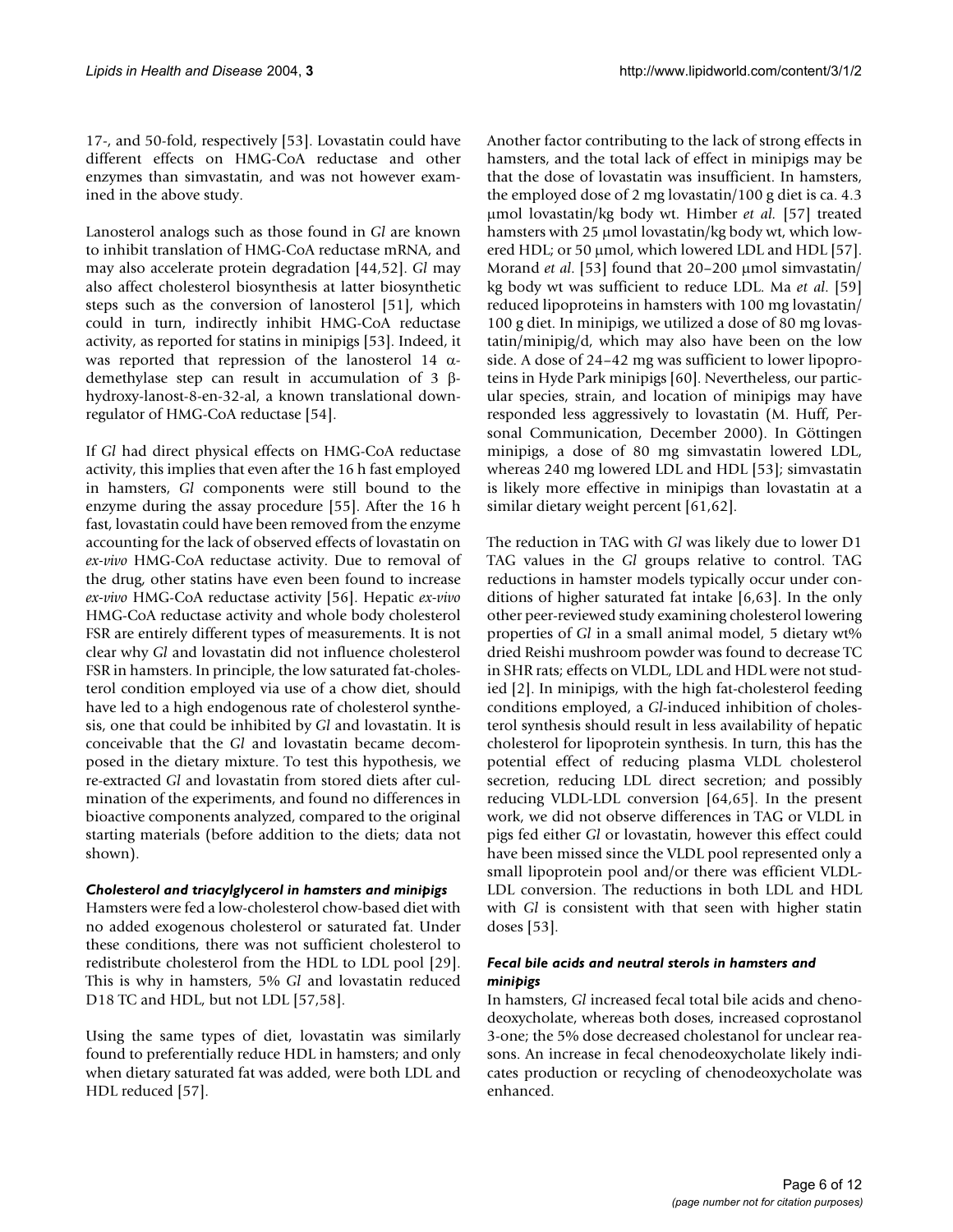Plasma levels of cholestanol are positively associated with cholesterol absorption [66]; whereas decreased fecal cholestanol may indicate plasma cholestanol was increased and cholesterol absorption was enhanced. In minipigs, *Gl* tended to increase fecal cholestanol, the opposite pattern to that of hamsters fed 5% *Gl.* Coprostanol and coprostanol 3-one are the bacterial products of cholesterol, which are increased when fecal cholesterol is increased, or when gut flora are altered [67]. Since fecal cholesterol and coprostanol levels were not changed by either dose of *Gl*, it is not obvious why coprostanol 3-one accumulated.

Bile salts are now known to possess many different functions acting as detergents, activators of protein kinase C and phosphatidylinositol-3 kinase; and being important gene regulators [68,69]. Chenodeoxycholate, deoxycholate, and their glycine and taurine conjugates can lead to farnesoid X receptor/retinoid X receptor (FXR/RXR) induced activation of intestinal bile acid binding protein transcription (I-BABP), and suppression of CYP7α RNA and protein levels (FXR prevents liver X receptor ( $LXR\alpha$ )induced transactivation of CYP7 $α$ ). CYP7 $α$  regulates the committed step in classical bile acid synthesis. Overall, an increased fecal level of chenodeoxycholate would mean less chenodeoxycholate is available to activate FXR. Less activation of FXR would lead to less bile acid recycling and less inhibition of bile acid synthesis, more hepatic cholesterol converted to bile acids, and a lowering of plasma cholesterol.

Overall, it is likely that fibrous and/or lipophilic sterollike molecules in *Gl* altered the absorption and recycling of bile acids and neutral sterols, leading to altered fecal accumulation. Monitoring plasma levels of neutral sterols and bile acids, and quantifying conjugated and de-conjugated bile acids, should help to clarify the potential importance of the observed trends.

#### *Comparing* **in vitro***,* **ex vivo***, and* **in vivo** *results*

In the present work, the *in vitro* experiments were performed with fractionated *Gl* extracts, whereas the *ex-vivo* and *in vivo* work utilized intact *Gl*. Intact *Gl* contains fibrous components, which may have affected bile acid and neutral sterol absorption and recycling. Fibrous components could also impair the uptake of lipophilic components, such as those inhibiting *in vitro* cholesterol synthesis. An additional complexity is that lipophilic components such as ergostane sterols [39] could also affect bile acid and neutral sterol levels. Thus, it is difficult to directly compare our *in vitro* and *in vivo* results. Feeding fractionated and intact mushrooms should help to unravel the *in vivo* bioactive components, as has been accomplished for oyster mushrooms [[70\]](#page-10-2).

### **Conclusions and key findings**

In summary, *GI* was found to have cholesterol lowering potential *in vitro*, *ex-vitro*, and in two animal models, with some differences between the two animal models. It is possible that oxygenated lanosterol derivatives in *Gl* (partly characterized in the present work) contributed to this cholesterol lowering by decreasing cholesterol synthesis (changes in *in vitro* and *ex-vivo*, but not whole body, cholesterol synthesis were apparent in the present work). Fibrous components and glucans in *Gl* were likely responsible for the observed alterations in fecal neutral sterols and bile acids in both animal species, ultimately affecting cholesterol absorption and bile acid recycling and contributing to cholesterol lowering. Next steps are to examine the cholesterol lowering properties of various doses of intact and fractionated, chemically characterized, *Gl* components in a placebo-controlled clinical trial. Animal experimentation should also utilize fractionated materials, and ideally, elucidate mechanisms of action of each bioactive component. Positive cholesterol-lowering results in such studies will pave the way for adding *Gl* to new cholesterol-lowering foods and medicines, alone, and in combination with other established cholesterollowering ingredients and drugs.

# **Materials and methods** *Materials*

*Gl* was from Fermenta SA, Payerne, Switzerland. Mushrooms were cultivated on a defined formula of sawdust, wheat straw and millet grain. Substrate was sterilized at 90°C for 48 h, then incubated with *Gl* seed material from Mycotec Sàrl (Cernier, Neuchâtel). Cultivation was with controlled temperature, light, humidity and carbon dioxide concentration. Human hepatic T9A4 cells [71] were grown in LCM serum-free media under  $3.5\%$  CO<sub>2</sub> at 37°C. Lovastatin was purchased as 20 mg Mevacor tablets (MSD Chibropharm GmbH, Haar, Germany). HMG-CoA reductase, *DL*-3-Glutaryl-3- [14C]-HMG-CoA (2216 MBq/ mmol), R-[5-3H] mevalonic acid ammonium salt (1443 MBq/mmol), and [1-14C] acetic acid sodium salt (2070 MBq/mmol) were from Amersham (Upsala, Sweden). α-3-HMG-CoA (cold) and liquid scintillation cocktail were from Sigma (Buchs, Switzerland). LCM cell medium was from Biofluids (Rockville, MD). 5β-cholesteane-3α-ol, 5 α-cholestane and 2,3-nor-5β-cholanicacid-3α,7α,12αtriol were from Steraloids, Inc. (Newport, Rhode Island); other steroid standards were from Sigma, and Calbiochem (La Jolla, California). Methanolic HCl and Sylon HTP were from Supelco (Buchs, Switzerland). The Cobas Bio autosampler was from Hoffmann-La Roche (Basel, Switzerland) and reagents were from Roche Diagnostics (Rotkreuz, Switzerland). Total Cholesterol Kit 352 and Triacylglycerol Kit 336 were from Sigma. Deuterium was from Cambridge Isotope Laboratories (Andover, MA). Zn catalyst was from Biochemical laboratories (University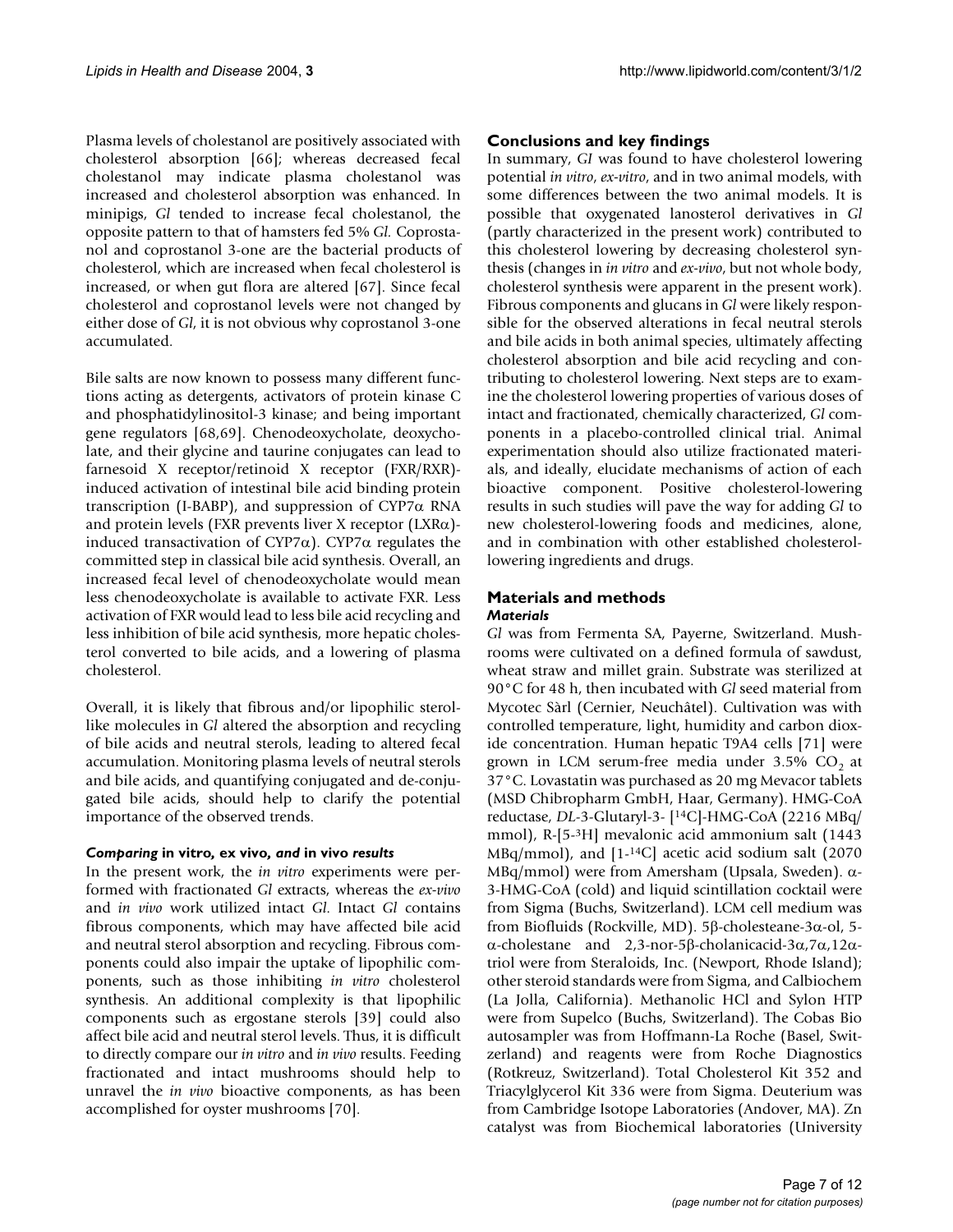Bloomington, IN). Silica gel thin layer chromatography (TLC) plates were from Merck Eurolab (Dietikon, Switzerland). Coomassie Plus-200 protein assay reagents and bovine serum albumin fraction V were from Pierce (Rockford, Illinois). All other chemicals were from Sigma.

# *Preparation of Gl for* **in vitro** *testing*

Fruiting bodies from *Gl* (20 g) were dried, milled and macerated in 0.4 L MeOH/H<sub>2</sub>O (4:1,  $v/v$ ) at room temperature for 3d. The mixture was then filtered, evaporated, redissolved in  $H_2O$ , acidified to pH 3 with 3 M HCl, extracted 3 × with 150 mL ethyl acetate, and the organic phase evaporated under vacuum at 30°C, re-dissolved in 10 mL MeOH, and dried with  $Na<sub>2</sub>SO<sub>4</sub>$ , for HPLC analyses and *in vitro* testing.

# *Chemical analysis of Gl*

The presence of lovastatin in *Gl* was determined by HPLC with a Nucleosil 100-5 C18 column (250 × 4 mm; Macherey-Nagel, Oensingen, Switzerland) and a Lichrospher 100 RP-18 post column (Merck, Glattbrugg, Switzerland). Solvent A was  $H_3PO_4/H_2O$  (1:2000, by vol); solvent B was acetonitrile. Separation was initiated with a linear gradient of 95% A, 5% B, reaching 50% A, 50% B in 45 min, 30% A, 70% B in 46 min, 10% A, 90% B in 48 min, and 0% A, 100% B in 50 min; the run was continued isocratically 4 min. Initial conditions were maintained 6 min for re-equilibration; the flow rate was 1 mL/min. The detector was a G1315 A, series 1100 detector (Hewlett Packard, Meyrin, Switzerland); absorbance was measured at 254 nm. After selective extraction and purification with different adsorbents and solvents, ganoderols and ganoderic acids were detected by mass spectroscopy and NMR (details to be published separately).

# **In vitro** *activity of Gl extracts*

Human hepatic T9A4 cells were grown in LCM serum-free media under 3.5%  $CO<sub>2</sub>$  at 37°C. Cells were seeded in 24well plates and at confluence, incubated with 1 mM 14Cacetate (1 mCi/mmol) for 20 h  $\pm$  mushroom extracts. Lipids were extracted from cells by incubating  $2 \times$  with 1.5 mL hexane/isopropanol (3:2, by vol) for 30 min at room temperature. Combined organic extracts were dried under  $N<sub>2</sub>$ , re-dissolved in hexane, and separated by TLC with hexane/diethyl ether/acetic acid (75:25:1, by vol). Cholesterol synthesis was determined by measuring incorporation of 14C from acetate to cholesterol. Radioactivity was assessed with an instant imager and expressed as percent of control.

# *Administration of Gl and lovastatin to hamsters*

Male Golden Syrian hamsters (Harlan, UK), 3–4 wks, 40– 60 g, were housed individually in Macrolon Type 3 cages with 12 h alternating periods of light and darkness. During 3 wks preceding treatment, hamsters were fed Nafag 924 hamster complete diet (# 3132/20, Eberle Nafag AG, Gossau, Switzerland; Table 1). Following body weight randomization, groups consisted of 6 hamsters/group receiving either: Nafag diet (control), Nafag mixed with 2 mg lovastatin /100 g diet (powdered in liquid  $N_2$ ); or Nafag mixed with 2.5 or 5.0% dried *Gl*. Hamsters were fed experimental diets for 17 d. Lovastatin is an inhibitor of HMG-CoA reductase [72], and was used as a positive control. Dietary intake was recorded daily, body weights weekly. Feces were collected on D15-18. Hamsters were injected subcutaneously with 250  $\mu$ L D<sub>2</sub>O on D17 and killed under anesthesia with isoflurane on D18. Following a 16 h fast,  $D1$  (0.5 mL) and D18 blood ( $>3$  mL) were obtained from the retro-orbital cavity and cardiac vein, respectively, and transferred to EDTA tubes. Plasma was prepared by centrifugation at 1500 g, 15 min, at 4°C. Plasma, and hepatic and cecum tissues were stored at - 80°C. Animal procedures were authorized by Service Vétérinaire du Canton de Vaud, Switzerland, protocol 1247.

# *Administration of Gl and lovastatin to minipigs*

Nine female and one male Göttingen minipig(s) (Jörg Farm in Bern Switzerland; Minipig-Primärzucht, Auswill, Switzerland) aged 6–12 mo (18–20 kg), with white (7) and black (3 minipigs) colorations, were housed in a 30 m2 box with normal light/dark cycle, and kept at room temperature. Females were chosen because they have fewer age-related lipid modifications and higher lipid concentrations than males [73]. One male was accidentally provided in the delivery, however its total cholesterol (TC), lipoproteins, bile acids and neutral sterols were similar to that of other minipigs. Minipigs were randomly distributed by weight into two separately housed groups, marked with a plastic label in the ear, and fed twice daily for 11 d with powdered commercial pig chow (Diet 574, Minipig-Primärzucht). During a subsequent 4 d adaptation period, minipigs were fed an acclimatization mixture of chow and increasing amounts of powdered hypercholesterolemic control diet (custom diet 2604, Kliba, Kaiseraugst, Switzerland; Table 2) from 0% to 100%, in steps of 25%, designed after Burnett *et al.* [64,74], that was consistent with Göttingen minipig nutritional needs [75]. During the following 2 wks (D15-29), groups were fed control hypercholesterolemic diet premixed with 2.5% *Gl* extract; or hypercholesterolemic diet plus 80 mg lovastatin/pig/d (in four 20 mg tablets) [53], hand fed to each minipig, mornings, in half an apple. For acclimatization, on D12-14, minipigs received a half apple without lovastatin. The study was blinded in that the diets were coded, and the mushroom extract was referred to as "Nestlé Special Fiber." Food intake was 3.5% of body wt/d (based on group average wt), readjusted weekly, to provide sufficient, but not excessive, calories [64,65,75]. Diets were distributed at 0700 and 15h00, and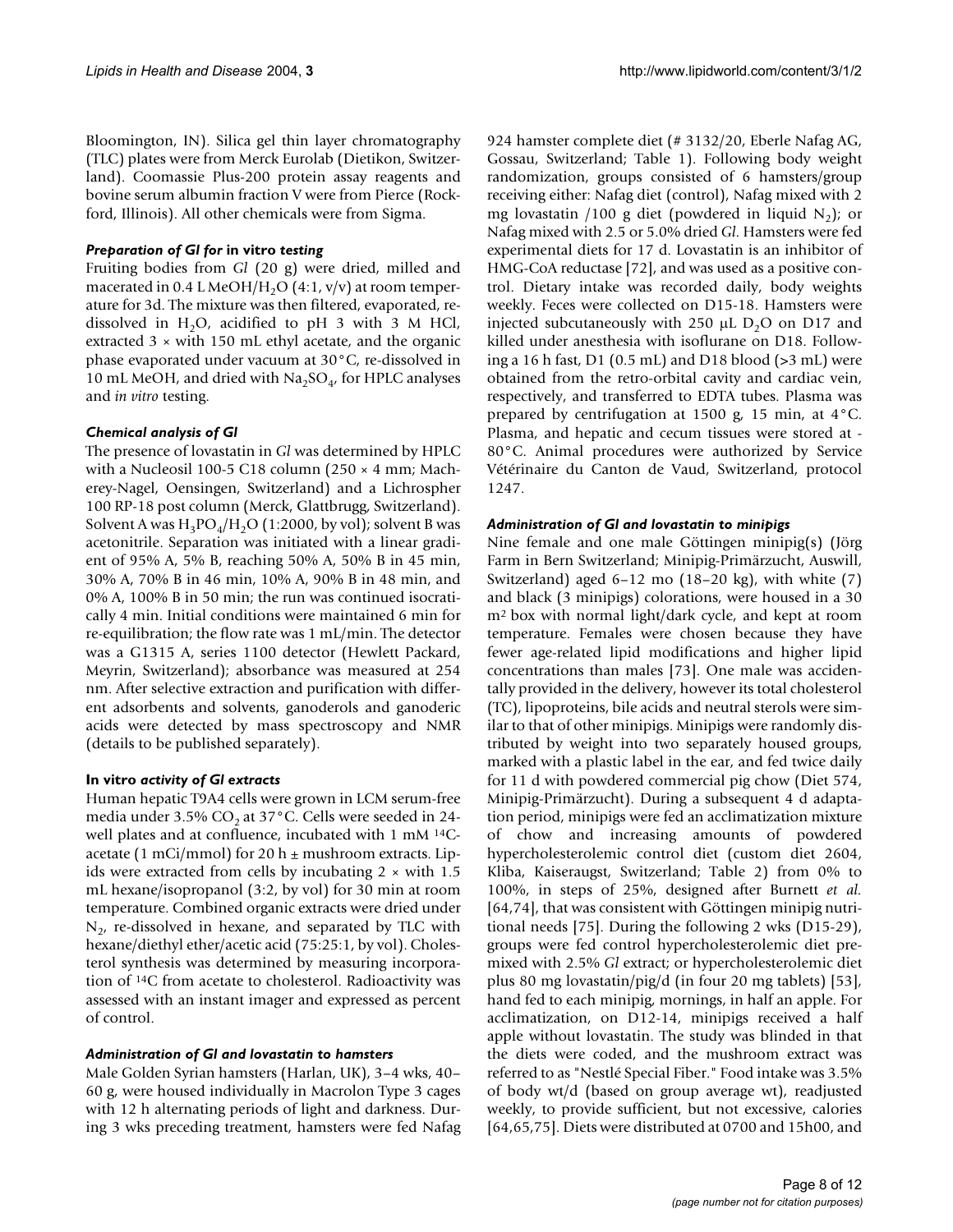spread linearly on a clean cement surface to facilitate individual consummation. Distilled water was provided *ad libitum*. Toys and human contact were provided to avoid boredom. Fasting 16 h blood samples (10 mL; 20 mL on D29) were collected in EDTA tubes on D1, 15, 22, 28, and 29 from anterior vena cava. Plasma was prepared by centrifugation as described for hamsters, and stored at -80°C. Blood collection began at 0800 following injection of the intra-muscular relaxant Dormicum® (Hoffmann La Roche, Basel, Switzerland), then the tranqulizer Stresnil® (Janssen Pharmaceuticals, Beerse, Belgium). After blood sampling on D1, 15 and 29, minipigs were isolated for 2 h maximum for individual fecal collections. Some minipigs did not defecate during this period, whereas others defecated again following return to their groups. Hence, the morning fecal collection was qualitative. Feces were stored at -  $40^{\circ}$ C under N<sub>2</sub>. Body weight was recorded weekly, and food intake recorded each morning. Minipigs were donated to the University of Geneva at the study's conclusion. Animal procedures were authorized by Service Vétérinaire du Canton de Geneve, Switzerland, protocol 1315, authorization 31.1.1014/1719/1.

### *Cholesterol and triacylglycerol measurements in hamsters and minipigs*

Plasma total cholesterol and triacylglycerol were measured using commercial kits and a Roche Cobas Bio autosampler. Plasma lipoproteins were separated by sizeexclusion HPLC as previously described [63].

# *Fractional cholesterol synthesis rate measurements in hamsters and minipigs*

Measurements of water- and cholesterol deuterium enrichment were performed with a Finnigan Thermoquest Delta XL plus Isotopic Ratio Mass Spectrometer (Bremen, Germany) as previously described [76,77]. Fractional synthesis rate (FSR) of free cholesterol was calculated from a plasma sample collected 24 h after deuterium oxide subcutaneous injection as follows: FSR (in % pool/d) =  $100 \times$ (cholesterol enrichment/(water enrichment × 0.478)). Due to technical reasons, there were insufficient values in the minipig experiments to reach interpretable conclusions.

# *Fecal bile acids and neutral sterol measurements in hamsters and minipigs*

Fecal neutral sterols and bile acids were extracted from lyopholized feces, deconjugated, derivatized with Sylon HTP and analyzed by gas chromatography as previously described with internal standards: 5-α-cholestane for neutral sterols; 2,3-nor-5β-cholanic acid-3α,7α,12α-triol for bile acids [63].

# *Hepatic* **ex-vivo** *HMG-CoA reductase measurements in hamsters*

Freshly excised liver (300 mg) was collected after 16 h fast of hamsters, minced with scissors, and homogenized with 0.4 mL buffer (50 mM  $KH_{2}PO4$ , 0.1 M sucrose, 50 mM KCl, 50 mM NaCl, 30 mM EDTA, and 2 mM dithiothreitol,  $\pm$  50 mM NaF) with a Potter-Elvehjem S homogenizer with 400 rpm/5 strokes, on ice, after Conde *et al.* [55]. NaF inhibits dephosphorylation of HMG-CoA reductase by inactivating phosphoprotein phosphatases, yielding total phosphorylated HMG-CoA reductase activity. After washing homogenizer with 0.2 mL buffer, homogenate was centrifuged at 10000 g, 15 min, at 4°C. Supernatant was decanted, 0.4 mL cold buffer added, and the tube vortexed and re-centrifuged. Pooled post-mitochondrial supernatants were spun in 1.5 mL ultracentrifuge tubes at 150000 rpm, 10 min, at 4°C in a Sorvall Discovery M 150 micro ultracentrifuge (Kendro Laboratory Products SA, Carouge-Geneva, Switzerland), and microsomal fractions stored at -80 $^{\circ}$ C. Microsomal protein (200 µg, 10–18 µL) was pre-incubated 10 min at 37°C in an agitating bath, then incubated 15 min with 50 µL substrate solution (buffer plus 90 mM glucose-6-phosphate, 72 mM EDTA, 9 mM NADP, 6.2 nmol cold HMG-CoA (0.12 mM), 1.3 nmol [14C]HMG-CoA (0.0025 MBq), 0.3 IU glucose-6 phosphate dehydrogenase, and 0.024 MBq [3H]mevalonic acid as recovery standard). After 15 min, reaction was terminated with  $25 \mu L$  10 M HCL, then incubated 30 min at 37°C for mevalonate-mevalonolactone conversion. Following centrifugation at 1000 g, 1 min, at  $4^{\circ}$ C to remove denatured protein, supernatant was applied to activated (1 h, 105°C) TLC plates, developed in fresh benzene-acetone (1:1, by vol), the mevalonolactone region scraped (based on migration of cold standards and X-ray film visualization;  $R_f$  0.42-0.5), and radioactivity measured in 10 mL scintillation cocktail.

# *Statistics*

Differences between groups were tested by unpaired/ paired, one-tailed/two-tailed, student *t*-tests, equal variances, as appropriate for different measurements. Statistical significance was evaluated at P < 0.05 unless stated otherwise.

# **List of abbreviations**

D, day; FPLC, fast protein liquid chromatography; GC, gas chromatography; *Gl or G. lucidum, Ganoderma lucidum;* HMG-CoA, 3-hydroxy-3-methylglutaryl coenzyme A; HPLC, high pressure liquid chromatography; TLC, thin layer chromatography; TAG, triacylglycerol; TC, total cholesterol.

# **Authors' contributions**

AB wrote and compiled the majority of the manuscript, was responsible for minipig studies, and served as project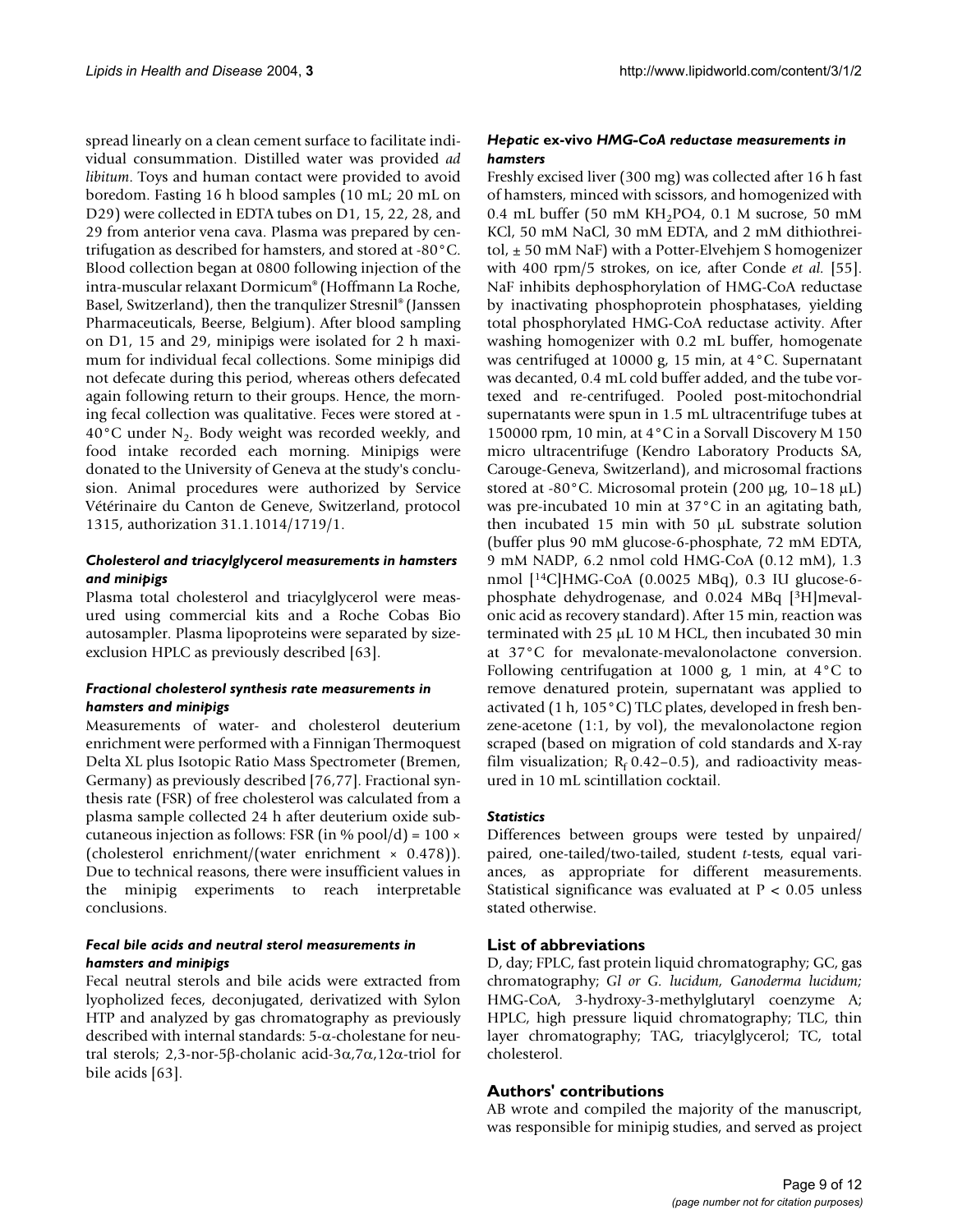leader for animal cholesterol research. DR developed methods for cholesterol lipoprotein measurements, and was responsible for hamster studies. EK, I. Monnard, and JH assisted in both animal studies, and developed methods for neutral sterols, bile acids and *ex vivo* measurements. HH developed methods to chemically analyze *Gl*.I. Meirim and CPW developed methods for cholesterol synthetic rates. KM was responsible for *in vitro* biological testing of *Gl* extracts. P.Niederberger served as overall project leader.

#### **Acknowledgements**

The authors would like to thank P. Weber of Champitec for providing *Gl*; D. Isler of Kliba for preparation of the custom minipig diets; P. Bidaut and P. Bonfils of the University of Geneva for housing and feeding the minipigs, and assistance with the experimental protocol; J.-L. Sanchez-Garcia or assistance with minipig blood draws; M. Gyger for submitting the veterinary protocols; The Animal Care Facility of the Nestle Research Center for assistance with the hamster experiments; M. Huff of The University of Western Ontario, for helpful discussions concerning minipig diets and lovastatin doses; Ellegaard Göttingen Minipigs ApS, Dalmose, Denmark, for providing information on Göttingen minipigs; and finally D. Mutch, B. German, J.-R. Neeser, and O. Ballèvre for dynamic discussions concerning animal models for cholesterol research.

#### **References**

- 1. Borchers AT, Stern JS, Hackman RM, Keen CL, Gershwin ME: **[Mush](http://www.ncbi.nlm.nih.gov/entrez/query.fcgi?cmd=Retrieve&db=PubMed&dopt=Abstract&list_uids=10.1046/j.1525-1373.1999.d01-86.x)[rooms, tumors, and immunity](http://www.ncbi.nlm.nih.gov/entrez/query.fcgi?cmd=Retrieve&db=PubMed&dopt=Abstract&list_uids=10.1046/j.1525-1373.1999.d01-86.x)[.](http://www.ncbi.nlm.nih.gov/entrez/query.fcgi?cmd=Retrieve&db=PubMed&dopt=Abstract&list_uids=10460691)** *Proc Soc Exp Biol Med* 1999, **221:**281-293.
- <span id="page-9-0"></span>2. Kabir Y, Kimura S, Tamura T: **Dietary effect of** *Ganoderma lucidum* **[mushroom on blood pressure and lipid levels in sponta](http://www.ncbi.nlm.nih.gov/entrez/query.fcgi?cmd=Retrieve&db=PubMed&dopt=Abstract&list_uids=3236086)[neously hypertensive rats \(SHR\).](http://www.ncbi.nlm.nih.gov/entrez/query.fcgi?cmd=Retrieve&db=PubMed&dopt=Abstract&list_uids=3236086)** *J Nutr Sci Vitaminol (Tokyo)* 1988, **34:**433-438.
- Li Khva Ren, Vasil'ev AV, Orekhov AN, Tertov VV, Tutel'ian VA: **[Anti-atherosclerotic properties of higher mushrooms (a clinico-experimental investigation)].** *Vopr Pitan* 1989:16-19.
- 4. Opletal L, Jahodar L, Chobot V, Zdansky P, Lukes J, Bratova M, Solichova D, Blunden G, Dacke CG, Patel AV: **Evidence for the antihyperlipidaemic activity of the edible fungus** *Pleurotus ostreatus***[.](http://www.ncbi.nlm.nih.gov/entrez/query.fcgi?cmd=Retrieve&db=PubMed&dopt=Abstract&list_uids=9624732)** *Br J Biomed Sci* 1997, **54:**240-243.
- 5. Bobek P, Ozdin L, Galbavy S: **Dose- and time-dependent hypocholesterolemic effect of oyster mushroom (***Pleurotus ostreatus***[\) in rats](http://www.ncbi.nlm.nih.gov/entrez/query.fcgi?cmd=Retrieve&db=PubMed&dopt=Abstract&list_uids=10.1016/S0899-9007(97)00471-1)[.](http://www.ncbi.nlm.nih.gov/entrez/query.fcgi?cmd=Retrieve&db=PubMed&dopt=Abstract&list_uids=9583372)** *Nutrition* 1998, **14:**282-286.
- <span id="page-9-10"></span>6. Bobek P, Galbavy S: **Hypocholesterolemic and antiatherogenic effect of oyster mushroom (***Pleurotus ostreatus***[\) in rabbits](http://www.ncbi.nlm.nih.gov/entrez/query.fcgi?cmd=Retrieve&db=PubMed&dopt=Abstract&list_uids=10.1002/(SICI)1521-3803(19991001)43:5<339::AID-FOOD339>3.3.CO;2-X)[.](http://www.ncbi.nlm.nih.gov/entrez/query.fcgi?cmd=Retrieve&db=PubMed&dopt=Abstract&list_uids=10555301)** *Nahrung* 1999, **43:**339-342.
- 7. Cheung PC, Lee MY: **Fractionation and characterization of mushroom dietary fiber (nonstarch polysaccharides) as potential nutraceuticals from sclerotia of** *Pleurotus tuber***[regium \(Fries\) singer](http://www.ncbi.nlm.nih.gov/entrez/query.fcgi?cmd=Retrieve&db=PubMed&dopt=Abstract&list_uids=10.1021/jf000382s)[.](http://www.ncbi.nlm.nih.gov/entrez/query.fcgi?cmd=Retrieve&db=PubMed&dopt=Abstract&list_uids=10956083)** *J Agric Food Chem* 2000, **48:**3148-3151.
- 8. Gunde-Cimerman N, Plemenitas A: **Hypocholesterolemic activity of the genus** *Pleurotus* **(Fr.) Karst. (***Agaricales s.l., Basidiomycetes***).** *Int J Medicinal Mushrooms* 2001, **3:**A91.
- 9. Cheung PC: **[Plasma and hepatic cholesterol levels and fecal](http://www.ncbi.nlm.nih.gov/entrez/query.fcgi?cmd=Retrieve&db=PubMed&dopt=Abstract&list_uids=9732312) [neutral sterol excretion are altered in hamsters fed straw](http://www.ncbi.nlm.nih.gov/entrez/query.fcgi?cmd=Retrieve&db=PubMed&dopt=Abstract&list_uids=9732312) [mushroom diets.](http://www.ncbi.nlm.nih.gov/entrez/query.fcgi?cmd=Retrieve&db=PubMed&dopt=Abstract&list_uids=9732312)** *J Nutr* 1998, **128:**1512-1516.
- <span id="page-9-1"></span>10. Fukushima M, Nakano M, Morii Y, Ohashi T, Fujiwara Y, Sonoyama K: **Hepatic LDL receptor mRNA in rats is increased by dietary mushroom (***Agaricus bisporus***[\) fiber and sugar beet fiber.](http://www.ncbi.nlm.nih.gov/entrez/query.fcgi?cmd=Retrieve&db=PubMed&dopt=Abstract&list_uids=10958806)** *J Nutr* 2000, **130:**2151-2156.
- <span id="page-9-2"></span>11. Beynen AC, Fielmich AM, Lemmens AG, Terpstra AH: **Farm-grown mushrooms (***Agaricus campestris***[\) in the diet of rats do not](http://www.ncbi.nlm.nih.gov/entrez/query.fcgi?cmd=Retrieve&db=PubMed&dopt=Abstract&list_uids=9008834) [affect plasma and liver cholesterol concentrations.](http://www.ncbi.nlm.nih.gov/entrez/query.fcgi?cmd=Retrieve&db=PubMed&dopt=Abstract&list_uids=9008834)** *Nahrung* 1996, **40:**343-345.
- 12. Cheung PCK: **[The hypocholesterolemic effect of extracellular](http://www.ncbi.nlm.nih.gov/entrez/query.fcgi?cmd=Retrieve&db=PubMed&dopt=Abstract&list_uids=10.1016/S0271-5317(96)00218-7) [polysaccharide from the submerged fermentation of](http://www.ncbi.nlm.nih.gov/entrez/query.fcgi?cmd=Retrieve&db=PubMed&dopt=Abstract&list_uids=10.1016/S0271-5317(96)00218-7) [mushroom.](http://www.ncbi.nlm.nih.gov/entrez/query.fcgi?cmd=Retrieve&db=PubMed&dopt=Abstract&list_uids=10.1016/S0271-5317(96)00218-7)** *Nutr Res* 1996, **16:**1953-1957.
- <span id="page-9-3"></span>13. Cheung PCK: **The hypocholesterolemic effect of two edible mushroom:** *Auricularia auricula* **(Tree-ear) and** *Tremella fuciformis* **[\(White-jelly leaf\) in hypercholesterolemic rats.](http://www.ncbi.nlm.nih.gov/entrez/query.fcgi?cmd=Retrieve&db=PubMed&dopt=Abstract&list_uids=10.1016/0271-5317(96)00191-1)** *Nutr Res* 1996, **16:**1721-1725.
- <span id="page-9-4"></span>14. Kabir Y, Yamaguchi M, Kimura S: **Effect of shiitake (***Lentinus edodes***) and maitake (***Grifola frondosa***[\) mushrooms on blood](http://www.ncbi.nlm.nih.gov/entrez/query.fcgi?cmd=Retrieve&db=PubMed&dopt=Abstract&list_uids=3443885) [pressure and plasma lipids of spontaneously hypertensive](http://www.ncbi.nlm.nih.gov/entrez/query.fcgi?cmd=Retrieve&db=PubMed&dopt=Abstract&list_uids=3443885) [rats.](http://www.ncbi.nlm.nih.gov/entrez/query.fcgi?cmd=Retrieve&db=PubMed&dopt=Abstract&list_uids=3443885)** *J Nutr Sci Vitaminol (Tokyo)* 1987, **33:**341-346.
- 15. Kubo K, Nanba H: **[The effect of maitake mushrooms on liver](http://www.ncbi.nlm.nih.gov/entrez/query.fcgi?cmd=Retrieve&db=PubMed&dopt=Abstract&list_uids=8795938) [and serum lipids.](http://www.ncbi.nlm.nih.gov/entrez/query.fcgi?cmd=Retrieve&db=PubMed&dopt=Abstract&list_uids=8795938)** *Altern Ther Health Med* 1996, **2:**62-66.
- 16. Sugiyama K, Yamakawa A, Saeki S: **[Correlation of suppressed](http://www.ncbi.nlm.nih.gov/entrez/query.fcgi?cmd=Retrieve&db=PubMed&dopt=Abstract&list_uids=9270978) [linoleic acid metabolism with the hypocholesterolemic](http://www.ncbi.nlm.nih.gov/entrez/query.fcgi?cmd=Retrieve&db=PubMed&dopt=Abstract&list_uids=9270978) [action of eritadenine in rats.](http://www.ncbi.nlm.nih.gov/entrez/query.fcgi?cmd=Retrieve&db=PubMed&dopt=Abstract&list_uids=9270978)** *Lipids* 1997, **32:**859-866.
- <span id="page-9-5"></span>17. Sugiyama K, Kawagishi H, Tanaka A, Saeki S, Yoshida S, Sakamoto H, Ishiguro Y: **Isolation of plasma cholesterol-lowering components from ningyotake (***Polyporus confluens***[\) mushroom.](http://www.ncbi.nlm.nih.gov/entrez/query.fcgi?cmd=Retrieve&db=PubMed&dopt=Abstract&list_uids=1291638)** *J Nutr Sci Vitaminol (Tokyo)* 1992, **38:**335-342.
- 18. Kaneda T, Tokuda S: **[Effect of various mushroom preparations](http://www.ncbi.nlm.nih.gov/entrez/query.fcgi?cmd=Retrieve&db=PubMed&dopt=Abstract&list_uids=6005929) [on cholesterol levels in rats.](http://www.ncbi.nlm.nih.gov/entrez/query.fcgi?cmd=Retrieve&db=PubMed&dopt=Abstract&list_uids=6005929)** *J Nutr* 1966, **90:**371-376.
- 19. Shao G: **[Treatment of hyperlipidemia with cultivated Cordyceps –– a double-blind, randomized placebo control trial].** *Zhong Xi Yi Jie He Za Zhi (Chin J Integ Med)* 1985, **5:**642-665.
- <span id="page-9-6"></span>20. Tao J, Feng KY: **Experimental and clinical studies on inhibitory effect of** *Ganoderma lucidum* **[on platelet aggregation.](http://www.ncbi.nlm.nih.gov/entrez/query.fcgi?cmd=Retrieve&db=PubMed&dopt=Abstract&list_uids=2098581)** *J Tongji Med Univ* 1990, **10:**240-243.
- 21. Chang ST: *Ganoderma*  **the leader in production and technology of mushroom neutraceuticals.** In: *Recent advances in Ganoderma lucidum research* Edited by: *Kim B-K, Kim YS*. *Seoul, Korea: The Pharmaceutical Society of Korea*; 1995:43-52.
- 22. Chen AW, Miles PG: **Biomedical research and the application of the mushroom nutriceuticals from** *Ganoderma lucidum***.** In: *Mushroom Biology and Mushroom Products* Edited by: *Royse DJ*. *University Park, PA: The Pennsylvania State University*; 1996:161-175.
- 23. Mizuno T: **Oriental medicinal tradition of** *Ganoderma lucidum* **(Reishi) in China.** In: *Ganoderma lucidum* Edited by: *Mizuno T, Kim B-K*. *Seoul, Korea: II-Yang Pharm. Co. Ltd*; 1996:101-106.
- 24. Sun-Soo T: **Effective dosage of the extract of** *Ganoderma lucidum* **in the treatment of various ailments.** In: *Mushroom Biology and Mushroom Products* Edited by: *Royse DJ*. *University Park, PA: The Pennsylvania State University*; 1996:177-185.
- 25. Wasser SP, Weis AL: **[Therapeutic effects of substances occur](http://www.ncbi.nlm.nih.gov/entrez/query.fcgi?cmd=Retrieve&db=PubMed&dopt=Abstract&list_uids=9987601)[ring in higher Basidiomycetes mushrooms: a modern](http://www.ncbi.nlm.nih.gov/entrez/query.fcgi?cmd=Retrieve&db=PubMed&dopt=Abstract&list_uids=9987601) [perspective.](http://www.ncbi.nlm.nih.gov/entrez/query.fcgi?cmd=Retrieve&db=PubMed&dopt=Abstract&list_uids=9987601)** *Crit Rev Immunol* 1999, **19:**65-96.
- 26. Chang ST, Buswell JA: **Medicinal Mushrooms A Prominent Source of Nutriceuticals for the 21st century.** *Current Topics in Nutraceutical Research* 2003, **1:**257-280.
- 27. Shiao MS: **[Natural products of the medicinal fungus Gano](http://www.ncbi.nlm.nih.gov/entrez/query.fcgi?cmd=Retrieve&db=PubMed&dopt=Abstract&list_uids=10.1002/tcr.10058)[derma lucidum: occurrence, biological activities, and phar](http://www.ncbi.nlm.nih.gov/entrez/query.fcgi?cmd=Retrieve&db=PubMed&dopt=Abstract&list_uids=10.1002/tcr.10058)[macological functions](http://www.ncbi.nlm.nih.gov/entrez/query.fcgi?cmd=Retrieve&db=PubMed&dopt=Abstract&list_uids=10.1002/tcr.10058)[.](http://www.ncbi.nlm.nih.gov/entrez/query.fcgi?cmd=Retrieve&db=PubMed&dopt=Abstract&list_uids=12900937)** *Chem Rec* 2003, **3:**172-180.
- <span id="page-9-7"></span>28. Lee SY, Rhee HM: **Cardiovascular effects of mycelium extract of** *Ganoderma lucidum***[: inhibition of sympathetic outflow as a](http://www.ncbi.nlm.nih.gov/entrez/query.fcgi?cmd=Retrieve&db=PubMed&dopt=Abstract&list_uids=2393962) [mechanism of its hypotensive action.](http://www.ncbi.nlm.nih.gov/entrez/query.fcgi?cmd=Retrieve&db=PubMed&dopt=Abstract&list_uids=2393962)** *Chem Pharm Bull (Tokyo)* 1990, **38:**1359-1364.
- 29. Rein D, Monnard I, German JB, Berger A: **Screening of cholesterol absorption and synthesis inhibiting food ingredients in hamster models.** *FASEB J* 2000, **14:**A250.
- 30. Cevallos WH, Holmes WL, Myers RN, Smink RD: **[Swine in athero](http://www.ncbi.nlm.nih.gov/entrez/query.fcgi?cmd=Retrieve&db=PubMed&dopt=Abstract&list_uids=518741)sclerosis research – Development of an experimental animal [model and study of the effect of dietary fats on cholesterol](http://www.ncbi.nlm.nih.gov/entrez/query.fcgi?cmd=Retrieve&db=PubMed&dopt=Abstract&list_uids=518741) [metabolism.](http://www.ncbi.nlm.nih.gov/entrez/query.fcgi?cmd=Retrieve&db=PubMed&dopt=Abstract&list_uids=518741)** *Atherosclerosis* 1979, **34:**303-317.
- 31. Clarkson T, Shively C, Weingand K: **Animal Models of diet-Induced Atherosclerosis.** In: *Use of Animal Models for Research in Human Nutrition Volume 6*. Edited by: *Beynen A, West C*. *Basel: Karger*; 1988:56-82.
- 32. Fadden K, Hill MJ, Latymer E, Low G, Owen RW: **[Steroid metabo](http://www.ncbi.nlm.nih.gov/entrez/query.fcgi?cmd=Retrieve&db=PubMed&dopt=Abstract&list_uids=10091041)[lism along the gastrointestinal tract of the cannulated pig.](http://www.ncbi.nlm.nih.gov/entrez/query.fcgi?cmd=Retrieve&db=PubMed&dopt=Abstract&list_uids=10091041)** *Eur J Cancer Prev* 1999, **8:**35-40.
- <span id="page-9-8"></span>33. Hikino H, Ishiyama M, Suzuki Y, Konno C: **Mechanisms of hypoglycemic activity of ganoderan B: a glycan of** *Ganoderma lucidum* **[fruit bodies.](http://www.ncbi.nlm.nih.gov/entrez/query.fcgi?cmd=Retrieve&db=PubMed&dopt=Abstract&list_uids=2682700)** *Planta Med* 1989, **55:**423-428.
- <span id="page-9-9"></span>34. Bao X, Duan J, Fang X, Fang J: **Chemical modifications of the (1- ->3)-alpha-D-glucan from spores of** *Ganoderma lucidum* **[and](http://www.ncbi.nlm.nih.gov/entrez/query.fcgi?cmd=Retrieve&db=PubMed&dopt=Abstract&list_uids=10.1016/S0008-6215(01)00238-5) [investigation of their physicochemical properties and immu](http://www.ncbi.nlm.nih.gov/entrez/query.fcgi?cmd=Retrieve&db=PubMed&dopt=Abstract&list_uids=10.1016/S0008-6215(01)00238-5)[nological activity](http://www.ncbi.nlm.nih.gov/entrez/query.fcgi?cmd=Retrieve&db=PubMed&dopt=Abstract&list_uids=10.1016/S0008-6215(01)00238-5)[.](http://www.ncbi.nlm.nih.gov/entrez/query.fcgi?cmd=Retrieve&db=PubMed&dopt=Abstract&list_uids=11689183)** *Carbohydr Res* 2001, **336:**127-140.
- 35. Zhu M, Chang Q, Wong LK, Chong FS, Li RC: **Triterpene antioxidants from** *Ganoderma lucidum***[.](http://www.ncbi.nlm.nih.gov/entrez/query.fcgi?cmd=Retrieve&db=PubMed&dopt=Abstract&list_uids=10479768)** *Phytother Res* 1999, **13:**529-531.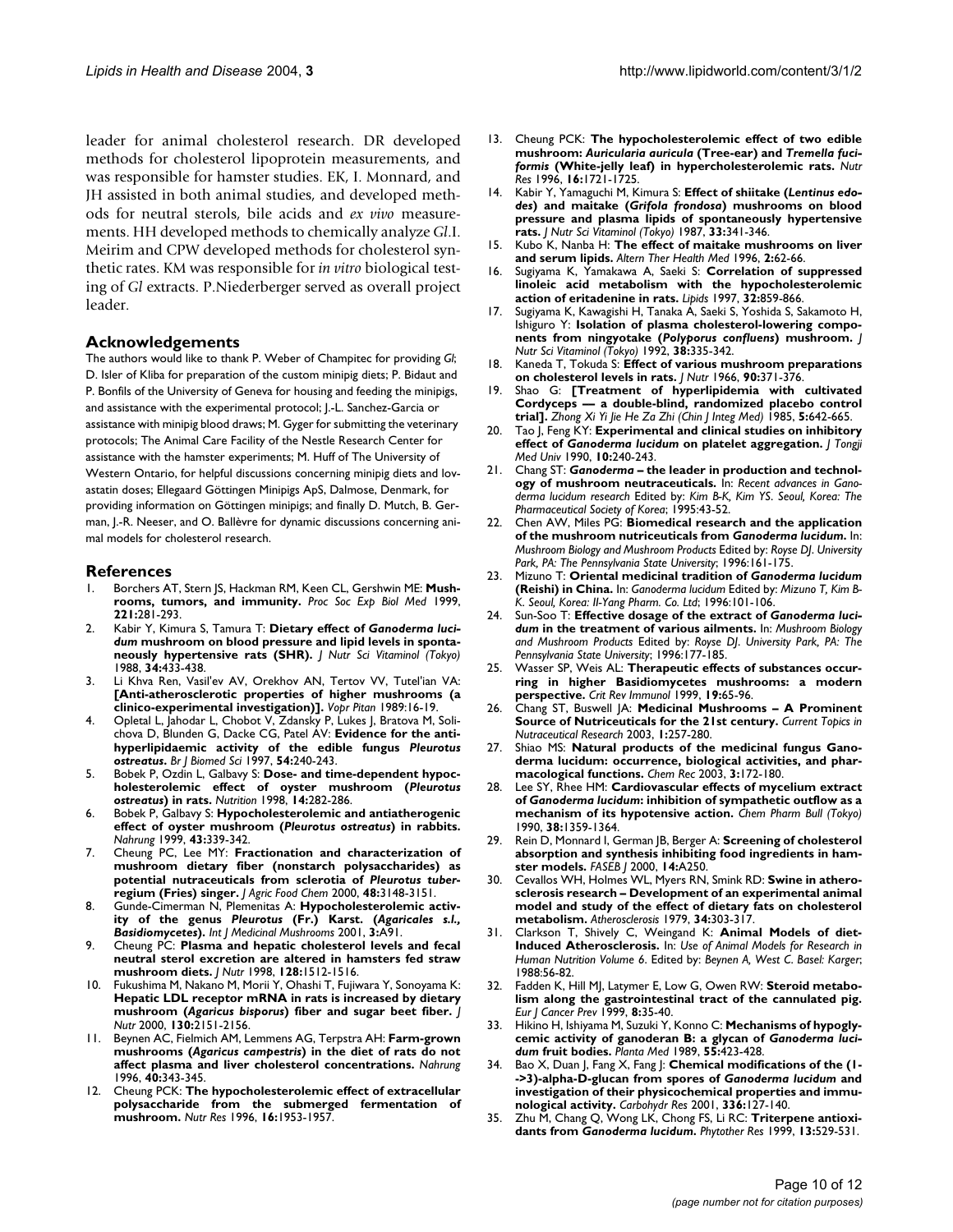- 36. Wu TS, Shi LS, Kuo SC: **Cytotoxicity of** *Ganoderma lucidum* **[trit](http://www.ncbi.nlm.nih.gov/entrez/query.fcgi?cmd=Retrieve&db=PubMed&dopt=Abstract&list_uids=10.1021/np010115w)[erpenes](http://www.ncbi.nlm.nih.gov/entrez/query.fcgi?cmd=Retrieve&db=PubMed&dopt=Abstract&list_uids=10.1021/np010115w)[.](http://www.ncbi.nlm.nih.gov/entrez/query.fcgi?cmd=Retrieve&db=PubMed&dopt=Abstract&list_uids=11520245)** *J Nat Prod* 2001, **64:**1121-1122.
- 37. Gao JJ, Min BS, Ahn EM, Nakamura N, Lee HK, Hattori M: **New triterpene aldehydes, lucialdehydes A-C, from** *Ganoderma lucidum* **[and their cytotoxicity against murine and human tumor](http://www.ncbi.nlm.nih.gov/entrez/query.fcgi?cmd=Retrieve&db=PubMed&dopt=Abstract&list_uids=10.1248/cpb.50.837) [cells](http://www.ncbi.nlm.nih.gov/entrez/query.fcgi?cmd=Retrieve&db=PubMed&dopt=Abstract&list_uids=10.1248/cpb.50.837)[.](http://www.ncbi.nlm.nih.gov/entrez/query.fcgi?cmd=Retrieve&db=PubMed&dopt=Abstract&list_uids=12045343)** *Chem Pharm Bull (Tokyo)* 2002, **50:**837-840.
- 38. Luo J, Zhao YY, Li ZB: **A new lanostane-type triterpene from the fruiting bodies of** *Ganoderma lucidum***[.](http://www.ncbi.nlm.nih.gov/entrez/query.fcgi?cmd=Retrieve&db=PubMed&dopt=Abstract&list_uids=12067158)** *J Asian Nat Prod Res* 2002, **4:**129-134.
- 39. Ma J, Ye Q, Hua Y, Zhang D, Cooper R, Chang MN, Chang JY, Sun HH: **New lanostanoids from the mushroom** *Ganoderma lucidum***[.](http://www.ncbi.nlm.nih.gov/entrez/query.fcgi?cmd=Retrieve&db=PubMed&dopt=Abstract&list_uids=11809071)** *J Nat Prod* 2002, **65:**72-75.
- 40. Komoda Y, Shimizu M, Sonoda Y, Sato Y: **[Ganoderic acid and its](http://www.ncbi.nlm.nih.gov/entrez/query.fcgi?cmd=Retrieve&db=PubMed&dopt=Abstract&list_uids=2743504) [derivatives as cholesterol synthesis inhibitors.](http://www.ncbi.nlm.nih.gov/entrez/query.fcgi?cmd=Retrieve&db=PubMed&dopt=Abstract&list_uids=2743504)** *Chem Pharm Bull* 1989, **37:**531-533.
- 41. Mizushina Y, Takahashi N, Hanashima L, Koshino H, Esumi Y, Uzawa J, Sugawara F, Sakaguchi K: **Lucidenic acid O and lactone, new terpene inhibitors of eukaryotic DNA polymerases from a basidiomycete,** *Ganoderma lucidum***[.](http://www.ncbi.nlm.nih.gov/entrez/query.fcgi?cmd=Retrieve&db=PubMed&dopt=Abstract&list_uids=10530954)** *Bioorg Med Chem* 1999, **7:**2047-2052.
- <span id="page-10-0"></span>42. Ha TB, Gerhauser C, Zhang WD, Ho-Chong-Line N, Fouraste I: **New lanostanoids from** *Ganoderma lucidum* **[that induce](http://www.ncbi.nlm.nih.gov/entrez/query.fcgi?cmd=Retrieve&db=PubMed&dopt=Abstract&list_uids=10.1055/s-2000-8647) [NAD\(P\)H:quinone oxidoreductase in cultured murine](http://www.ncbi.nlm.nih.gov/entrez/query.fcgi?cmd=Retrieve&db=PubMed&dopt=Abstract&list_uids=10.1055/s-2000-8647) [hepatoma cells](http://www.ncbi.nlm.nih.gov/entrez/query.fcgi?cmd=Retrieve&db=PubMed&dopt=Abstract&list_uids=10.1055/s-2000-8647)[.](http://www.ncbi.nlm.nih.gov/entrez/query.fcgi?cmd=Retrieve&db=PubMed&dopt=Abstract&list_uids=11105584)** *Planta Med* 2000, **66:**681-684.
- 43. Walker KA, Kertesz DJ, Rotstein DM, Swinney DC, Berry PW, So OY, Webb AS, Watson DM, Mak AY, Burton PM *et al.*: **[Selective](http://www.ncbi.nlm.nih.gov/entrez/query.fcgi?cmd=Retrieve&db=PubMed&dopt=Abstract&list_uids=8340925) [inhibition of mammalian lanosterol 14 alpha-demethylase: a](http://www.ncbi.nlm.nih.gov/entrez/query.fcgi?cmd=Retrieve&db=PubMed&dopt=Abstract&list_uids=8340925) [possible strategy for cholesterol lowering.](http://www.ncbi.nlm.nih.gov/entrez/query.fcgi?cmd=Retrieve&db=PubMed&dopt=Abstract&list_uids=8340925)** *J Med Chem* 1993, **36:**2235-2237.
- 44. Frye LL, Leonard DA: **[Lanosterol analogs: dual-action inhibitors](http://www.ncbi.nlm.nih.gov/entrez/query.fcgi?cmd=Retrieve&db=PubMed&dopt=Abstract&list_uids=10333389) [of cholesterol biosynthesis.](http://www.ncbi.nlm.nih.gov/entrez/query.fcgi?cmd=Retrieve&db=PubMed&dopt=Abstract&list_uids=10333389)** *Crit Rev Biochem Mol Biol* 1999, **34:**123-140.
- 45. Bergstrom JD, Dufresne C, Bills GF, Nallin-Omstead M, Byrne K: **[Dis](http://www.ncbi.nlm.nih.gov/entrez/query.fcgi?cmd=Retrieve&db=PubMed&dopt=Abstract&list_uids=10.1146/annurev.mi.49.100195.003135)[covery, biosynthesis, and mechanism of action of the zarago](http://www.ncbi.nlm.nih.gov/entrez/query.fcgi?cmd=Retrieve&db=PubMed&dopt=Abstract&list_uids=10.1146/annurev.mi.49.100195.003135)[zic acids: potent inhibitors of squalene synthase](http://www.ncbi.nlm.nih.gov/entrez/query.fcgi?cmd=Retrieve&db=PubMed&dopt=Abstract&list_uids=10.1146/annurev.mi.49.100195.003135)[.](http://www.ncbi.nlm.nih.gov/entrez/query.fcgi?cmd=Retrieve&db=PubMed&dopt=Abstract&list_uids=8561474)** *Annu Rev Microbiol* 1995, **49:**607-639.
- 46. Bollen P, Ellegaard L: **[The Gottingen minipig in pharmacology](http://www.ncbi.nlm.nih.gov/entrez/query.fcgi?cmd=Retrieve&db=PubMed&dopt=Abstract&list_uids=9249853) [and toxicology.](http://www.ncbi.nlm.nih.gov/entrez/query.fcgi?cmd=Retrieve&db=PubMed&dopt=Abstract&list_uids=9249853)** *Pharmacol Toxicol* 1997, **80(Suppl 2):**3-4.
- <span id="page-10-1"></span>47. Gunde-Cimerman N, Cimerman A: *Pleurotus* **[fruiting bodies con](http://www.ncbi.nlm.nih.gov/entrez/query.fcgi?cmd=Retrieve&db=PubMed&dopt=Abstract&list_uids=10.1006/emyc.1995.1001)[tain the inhibitor of 3-hydroxy-3-methylglutaryl-coenzyme](http://www.ncbi.nlm.nih.gov/entrez/query.fcgi?cmd=Retrieve&db=PubMed&dopt=Abstract&list_uids=10.1006/emyc.1995.1001) [A reductase-lovastatin](http://www.ncbi.nlm.nih.gov/entrez/query.fcgi?cmd=Retrieve&db=PubMed&dopt=Abstract&list_uids=10.1006/emyc.1995.1001)[.](http://www.ncbi.nlm.nih.gov/entrez/query.fcgi?cmd=Retrieve&db=PubMed&dopt=Abstract&list_uids=7614366)** *Exp Mycol* 1995, **19:**1-6.
- 48. Ogawa H, Hasumi K, Sakai K, Murakawa S, Endo A: **[Pannorin, a new](http://www.ncbi.nlm.nih.gov/entrez/query.fcgi?cmd=Retrieve&db=PubMed&dopt=Abstract&list_uids=1880066) [3-hydroxy-3-methylglutaryl coenzyme A reductase inhibitor](http://www.ncbi.nlm.nih.gov/entrez/query.fcgi?cmd=Retrieve&db=PubMed&dopt=Abstract&list_uids=1880066) [produced by Chrysosporium pannorum.](http://www.ncbi.nlm.nih.gov/entrez/query.fcgi?cmd=Retrieve&db=PubMed&dopt=Abstract&list_uids=1880066)** *J Antibiot (Tokyo)* 1991, **44:**762-767.
- Morisaki M, Sonoda Y, Makino T, Ogihara N, Ikekawa N, Sato Y: **[Inhibitory effect of 15-oxygenated sterols on cholesterol syn](http://www.ncbi.nlm.nih.gov/entrez/query.fcgi?cmd=Retrieve&db=PubMed&dopt=Abstract&list_uids=3700366)[thesis from 24,25-dihydrolanosterol.](http://www.ncbi.nlm.nih.gov/entrez/query.fcgi?cmd=Retrieve&db=PubMed&dopt=Abstract&list_uids=3700366)** *J Biochem (Tokyo)* 1986, **99:**597-600.
- 50. Aoyama Y, Yoshida Y, Sonoda Y, Sato Y: **7-Oxo-24,25-dihydrolanosterol: a novel lanosterol 14 alpha-demethylase (P-45014DM[\) inhibitor which blocks electron transfer to the oxy](http://www.ncbi.nlm.nih.gov/entrez/query.fcgi?cmd=Retrieve&db=PubMed&dopt=Abstract&list_uids=3318933)[ferro intermediate.](http://www.ncbi.nlm.nih.gov/entrez/query.fcgi?cmd=Retrieve&db=PubMed&dopt=Abstract&list_uids=3318933)** *Biochim Biophys Acta* 1987, **922:**270-277.
- 51. Sonoda Y, Obi N, Onoda M, Sakakibara Y, Sato Y: **[Effects of 32-oxy](http://www.ncbi.nlm.nih.gov/entrez/query.fcgi?cmd=Retrieve&db=PubMed&dopt=Abstract&list_uids=1464112)[genated lanosterol derivatives on 3-hydroxy-3-methylglu](http://www.ncbi.nlm.nih.gov/entrez/query.fcgi?cmd=Retrieve&db=PubMed&dopt=Abstract&list_uids=1464112)taryl coenzyme A reductase activity and cholesterol [biosynthesis from 24,25-dihydrolanosterol.](http://www.ncbi.nlm.nih.gov/entrez/query.fcgi?cmd=Retrieve&db=PubMed&dopt=Abstract&list_uids=1464112)** *Chem Pharm Bull (Tokyo)* 1992, **40:**2796-2799.
- 52. Trzaskos JM, Magolda RL, Favata MF, Fischer RT, Johnson PR, Chen HW, Ko SS, Leonard DA, Gaylor |L: [Modulation of 3-hydroxy-3](http://www.ncbi.nlm.nih.gov/entrez/query.fcgi?cmd=Retrieve&db=PubMed&dopt=Abstract&list_uids=7693673) **[methylglutaryl-CoA reductase by 15 alpha-fluorolanost-7](http://www.ncbi.nlm.nih.gov/entrez/query.fcgi?cmd=Retrieve&db=PubMed&dopt=Abstract&list_uids=7693673) en-3 beta-ol. A mechanism-based inhibitor of cholesterol [biosynthesis.](http://www.ncbi.nlm.nih.gov/entrez/query.fcgi?cmd=Retrieve&db=PubMed&dopt=Abstract&list_uids=7693673)** *J Biol Chem* 1993, **268:**22591-22599.
- 53. Morand OH, Aebi JD, Dehmlow H, Ji YH, Gains N, Lengsfeld H, Himber J: **[Ro 48-8.071, a new 2,3-oxidosqualene:lanosterol cyclase](http://www.ncbi.nlm.nih.gov/entrez/query.fcgi?cmd=Retrieve&db=PubMed&dopt=Abstract&list_uids=9162756) [inhibitor lowering plasma cholesterol in hamsters, squirrel](http://www.ncbi.nlm.nih.gov/entrez/query.fcgi?cmd=Retrieve&db=PubMed&dopt=Abstract&list_uids=9162756) [monkeys, and minipigs: comparison to simvastatin.](http://www.ncbi.nlm.nih.gov/entrez/query.fcgi?cmd=Retrieve&db=PubMed&dopt=Abstract&list_uids=9162756)** *J Lipid Res* 1997, **38:**373-390.
- 54. Ness GC, Gertz KR, Holland RC: **[Regulation of hepatic lanos](http://www.ncbi.nlm.nih.gov/entrez/query.fcgi?cmd=Retrieve&db=PubMed&dopt=Abstract&list_uids=10.1006/abbi.2001.2590)[terol 14 alpha-demethylase gene expression by dietary cho](http://www.ncbi.nlm.nih.gov/entrez/query.fcgi?cmd=Retrieve&db=PubMed&dopt=Abstract&list_uids=10.1006/abbi.2001.2590)[lesterol and cholesterol-lowering agents](http://www.ncbi.nlm.nih.gov/entrez/query.fcgi?cmd=Retrieve&db=PubMed&dopt=Abstract&list_uids=10.1006/abbi.2001.2590)[.](http://www.ncbi.nlm.nih.gov/entrez/query.fcgi?cmd=Retrieve&db=PubMed&dopt=Abstract&list_uids=11697861)** *Arch Biochem Biophys* 2001, **395:**233-238.
- 55. Conde K, Roy S, Freake HC, Newton RS, Fernandez ML: **[Atorvasta](http://www.ncbi.nlm.nih.gov/entrez/query.fcgi?cmd=Retrieve&db=PubMed&dopt=Abstract&list_uids=10652993)tin and simvastatin have distinct effects on hydroxy methyl[glutaryl-CoA reductase activity and mRNA abundance in the](http://www.ncbi.nlm.nih.gov/entrez/query.fcgi?cmd=Retrieve&db=PubMed&dopt=Abstract&list_uids=10652993) [guinea pig.](http://www.ncbi.nlm.nih.gov/entrez/query.fcgi?cmd=Retrieve&db=PubMed&dopt=Abstract&list_uids=10652993)** *Lipids* 1999, **34:**1327-1332.
- 56. Del Puppo M, Rauli S, Galli Kienle M: **[Inhibition of cholesterol syn](http://www.ncbi.nlm.nih.gov/entrez/query.fcgi?cmd=Retrieve&db=PubMed&dopt=Abstract&list_uids=8569435)[thesis and hepatic 3-hydroxy-3-methylglutaryl-CoA reduct](http://www.ncbi.nlm.nih.gov/entrez/query.fcgi?cmd=Retrieve&db=PubMed&dopt=Abstract&list_uids=8569435)[ase in rats by simvastatin and pravastatin.](http://www.ncbi.nlm.nih.gov/entrez/query.fcgi?cmd=Retrieve&db=PubMed&dopt=Abstract&list_uids=8569435)** *Lipids* 1995, **30:**1057-1061.
- 57. Himber J, Missano B, Rudling M, Hennes U, Kempen HJ: **[Effects of](http://www.ncbi.nlm.nih.gov/entrez/query.fcgi?cmd=Retrieve&db=PubMed&dopt=Abstract&list_uids=7595080) stigmastanyl-phosphocholine (Ro 16-6532) and lovastatin on [lipid and lipoprotein levels and lipoprotein metabolism in the](http://www.ncbi.nlm.nih.gov/entrez/query.fcgi?cmd=Retrieve&db=PubMed&dopt=Abstract&list_uids=7595080) [hamster on different diets.](http://www.ncbi.nlm.nih.gov/entrez/query.fcgi?cmd=Retrieve&db=PubMed&dopt=Abstract&list_uids=7595080)** *J Lipid Res* 1995, **36:**1567-1585.
- Krause BR, Princen HM: [Lack of predictability of classical ani](http://www.ncbi.nlm.nih.gov/entrez/query.fcgi?cmd=Retrieve&db=PubMed&dopt=Abstract&list_uids=10.1016/S0021-9150(98)00141-5)**[mal models for hypolipidemic activity: a good time for mice?](http://www.ncbi.nlm.nih.gov/entrez/query.fcgi?cmd=Retrieve&db=PubMed&dopt=Abstract&list_uids=10.1016/S0021-9150(98)00141-5)** *Atherosclerosis* 1998, **140:**15-24.
- 59. Ma PT, Gil G, Sudhof TC, Bilheimer DW, Goldstein JL, Brown MS: **[Mevinolin, an inhibitor of cholesterol synthesis, induces](http://www.ncbi.nlm.nih.gov/entrez/query.fcgi?cmd=Retrieve&db=PubMed&dopt=Abstract&list_uids=3464957) mRNA for low density lipoprotein receptor in livers of ham[sters and rabbits.](http://www.ncbi.nlm.nih.gov/entrez/query.fcgi?cmd=Retrieve&db=PubMed&dopt=Abstract&list_uids=3464957)** *Proc Natl Acad Sci U S A* 1986, **83:**8370-8374.
- 60. Huff MW, Telford DE: **[Regulation of low density lipoprotein](http://www.ncbi.nlm.nih.gov/entrez/query.fcgi?cmd=Retrieve&db=PubMed&dopt=Abstract&list_uids=2918845) [apoprotein B metabolism by lovastatin and cholestyramine](http://www.ncbi.nlm.nih.gov/entrez/query.fcgi?cmd=Retrieve&db=PubMed&dopt=Abstract&list_uids=2918845) in miniature pigs: effects on LDL composition and synthesis [of LDL subfractions.](http://www.ncbi.nlm.nih.gov/entrez/query.fcgi?cmd=Retrieve&db=PubMed&dopt=Abstract&list_uids=2918845)** *Metabolism* 1989, **38:**256-264.
- 61. Tikkanen MJ: **[Statins: within-group comparisons, statin escape](http://www.ncbi.nlm.nih.gov/entrez/query.fcgi?cmd=Retrieve&db=PubMed&dopt=Abstract&list_uids=9117143) [and combination therapy.](http://www.ncbi.nlm.nih.gov/entrez/query.fcgi?cmd=Retrieve&db=PubMed&dopt=Abstract&list_uids=9117143)** *Curr Opin Lipidol* 1996, **7:**385-388.
- 62. Knopp RH: **[Drug treatment of lipid disorders](http://www.ncbi.nlm.nih.gov/entrez/query.fcgi?cmd=Retrieve&db=PubMed&dopt=Abstract&list_uids=10.1056/NEJM199908123410707)[.](http://www.ncbi.nlm.nih.gov/entrez/query.fcgi?cmd=Retrieve&db=PubMed&dopt=Abstract&list_uids=10441607)** *N Engl J Med* 1999, **341:**498-511.
- 63. Berger A, Gremaud G, Baumgartner M, Rein D, Monnard I, Kratky E, Geiger W, Burri J, Dionisi F, Allan M, Lambelet P: **[Cholesterol-low](http://www.ncbi.nlm.nih.gov/entrez/query.fcgi?cmd=Retrieve&db=PubMed&dopt=Abstract&list_uids=12690910)[ering properties of amaranth grain and oil in hamsters.](http://www.ncbi.nlm.nih.gov/entrez/query.fcgi?cmd=Retrieve&db=PubMed&dopt=Abstract&list_uids=12690910)** *Int J Vitam Nutr Res* 2003, **73:**39-47.
- Burnett JR, Wilcox LJ, Telford DE, Kleinstiver SJ, Barrett PH, Newton RS, Huff MW, Barrett P: **[Inhibition of HMG-CoA reductase by](http://www.ncbi.nlm.nih.gov/entrez/query.fcgi?cmd=Retrieve&db=PubMed&dopt=Abstract&list_uids=9409231) [atorvastatin decreases both VLDL and LDL apolipoprotein](http://www.ncbi.nlm.nih.gov/entrez/query.fcgi?cmd=Retrieve&db=PubMed&dopt=Abstract&list_uids=9409231) [B production in miniature pigs.](http://www.ncbi.nlm.nih.gov/entrez/query.fcgi?cmd=Retrieve&db=PubMed&dopt=Abstract&list_uids=9409231)** *Arterioscler Thromb Vasc Biol* 1997, **17:**2589-2600.
- 65. Burnett JR, Wilcox LJ, Telford DE, Kleinstiver SJ, Barrett PH, Newton RS, Huff MW: **[The magnitude of decrease in hepatic very low](http://www.ncbi.nlm.nih.gov/entrez/query.fcgi?cmd=Retrieve&db=PubMed&dopt=Abstract&list_uids=10.1210/en.140.11.5293) [density lipoprotein apolipoprotein B secretion is determined](http://www.ncbi.nlm.nih.gov/entrez/query.fcgi?cmd=Retrieve&db=PubMed&dopt=Abstract&list_uids=10.1210/en.140.11.5293) by the extent of 3-hydroxy-3-methylglutaryl coenzyme A [reductase inhibition in miniature pigs](http://www.ncbi.nlm.nih.gov/entrez/query.fcgi?cmd=Retrieve&db=PubMed&dopt=Abstract&list_uids=10.1210/en.140.11.5293)[.](http://www.ncbi.nlm.nih.gov/entrez/query.fcgi?cmd=Retrieve&db=PubMed&dopt=Abstract&list_uids=10537160)** *Endocrinology* 1999, **140:**5293-5302.
- 66. Miettinen TA, Strandberg TE, Gylling H: **[Noncholesterol sterols](http://www.ncbi.nlm.nih.gov/entrez/query.fcgi?cmd=Retrieve&db=PubMed&dopt=Abstract&list_uids=10807752) and cholesterol lowering by long-term simvastatin treat[ment in coronary patients: relation to basal serum](http://www.ncbi.nlm.nih.gov/entrez/query.fcgi?cmd=Retrieve&db=PubMed&dopt=Abstract&list_uids=10807752) [cholestanol.](http://www.ncbi.nlm.nih.gov/entrez/query.fcgi?cmd=Retrieve&db=PubMed&dopt=Abstract&list_uids=10807752)** *Arterioscler Thromb Vasc Biol* 2000, **20:**1340-1346.
- 67. Collinder E, Cardona ME, Kozakova H, Norin E, Stern S, Midtvedt T: **[Biochemical intestinal parameters in pigs reared outdoors](http://www.ncbi.nlm.nih.gov/entrez/query.fcgi?cmd=Retrieve&db=PubMed&dopt=Abstract&list_uids=10.1046/j.1439-0442.2002.00407.x) [and indoors, and in germ-free pigs](http://www.ncbi.nlm.nih.gov/entrez/query.fcgi?cmd=Retrieve&db=PubMed&dopt=Abstract&list_uids=10.1046/j.1439-0442.2002.00407.x)[.](http://www.ncbi.nlm.nih.gov/entrez/query.fcgi?cmd=Retrieve&db=PubMed&dopt=Abstract&list_uids=12069263)** *J Vet Med A Physiol Pathol Clin Med* 2002, **49:**203-209.
- 68. Edwards PA, Kast HR, Anisfeld AM: **[BAREing it all: the adoption](http://www.ncbi.nlm.nih.gov/entrez/query.fcgi?cmd=Retrieve&db=PubMed&dopt=Abstract&list_uids=11792716) [of LXR and FXR and their roles in lipid homeostasis.](http://www.ncbi.nlm.nih.gov/entrez/query.fcgi?cmd=Retrieve&db=PubMed&dopt=Abstract&list_uids=11792716)** *J Lipid Res* 2002, **43:**2-12.
- 69. Davis RA, Miyake JH, Hui TY, Spann NJ: **[Regulation of cholesterol-](http://www.ncbi.nlm.nih.gov/entrez/query.fcgi?cmd=Retrieve&db=PubMed&dopt=Abstract&list_uids=11907135)[7alpha-hydroxylase: BAREly missing a SHP.](http://www.ncbi.nlm.nih.gov/entrez/query.fcgi?cmd=Retrieve&db=PubMed&dopt=Abstract&list_uids=11907135)** *J Lipid Res* 2002, **43:**533-543.
- <span id="page-10-2"></span>70. Bobek P, Ozdin L, Kuniak L: **The effect of oyster mushroom (***Pleurotus ostreatus***[\), its ethanolic extract and extraction res](http://www.ncbi.nlm.nih.gov/entrez/query.fcgi?cmd=Retrieve&db=PubMed&dopt=Abstract&list_uids=7898579)[idues on cholesterol levels in serum, lipoproteins and liver of](http://www.ncbi.nlm.nih.gov/entrez/query.fcgi?cmd=Retrieve&db=PubMed&dopt=Abstract&list_uids=7898579) [rat.](http://www.ncbi.nlm.nih.gov/entrez/query.fcgi?cmd=Retrieve&db=PubMed&dopt=Abstract&list_uids=7898579)** *Nahrung* 1995, **39:**98-99.
- 71. Pfeifer AM, Cole KE, Smoot DT, Weston A, Groopman JD, Shields PG, Vignaud JM, Juillerat M, Lipsky MM, Trump BF *et al.*: **[Simian](http://www.ncbi.nlm.nih.gov/entrez/query.fcgi?cmd=Retrieve&db=PubMed&dopt=Abstract&list_uids=46667) virus 40 large tumor antigen-immortalized normal human [liver epithelial cells express hepatocyte characteristics and](http://www.ncbi.nlm.nih.gov/entrez/query.fcgi?cmd=Retrieve&db=PubMed&dopt=Abstract&list_uids=46667) [metabolize chemical carcinogens](http://www.ncbi.nlm.nih.gov/entrez/query.fcgi?cmd=Retrieve&db=PubMed&dopt=Abstract&list_uids=46667)[.](http://www.ncbi.nlm.nih.gov/entrez/query.fcgi?cmd=Retrieve&db=PubMed&dopt=Abstract&list_uids=7685115)** *Proc Natl Acad Sci U S A* 1993, **90:**5123-5127.
- Askenazi M, Driggers EM, Holtzman DA, Norman TC, Iverson S, Zimmer DP, Boers ME, Blomquist PR, Martinez EJ, Monreal AW *et al.*: **[Integrating transcriptional and metabolite profiles to direct](http://www.ncbi.nlm.nih.gov/entrez/query.fcgi?cmd=Retrieve&db=PubMed&dopt=Abstract&list_uids=10.1038/nbt781) [the engineering of lovastatin-producing fungal strains](http://www.ncbi.nlm.nih.gov/entrez/query.fcgi?cmd=Retrieve&db=PubMed&dopt=Abstract&list_uids=10.1038/nbt781)[.](http://www.ncbi.nlm.nih.gov/entrez/query.fcgi?cmd=Retrieve&db=PubMed&dopt=Abstract&list_uids=12536215)** *Nat Biotechnol* 2003, **21:**150-156.
- 73. Berlin E, Khan MA, Henderson GR, Kliman PG: **[Influence of age](http://www.ncbi.nlm.nih.gov/entrez/query.fcgi?cmd=Retrieve&db=PubMed&dopt=Abstract&list_uids=3986017) [and sex on composition and lipid fluidity in miniature swine](http://www.ncbi.nlm.nih.gov/entrez/query.fcgi?cmd=Retrieve&db=PubMed&dopt=Abstract&list_uids=3986017) [plasma lipoproteins.](http://www.ncbi.nlm.nih.gov/entrez/query.fcgi?cmd=Retrieve&db=PubMed&dopt=Abstract&list_uids=3986017)** *Atherosclerosis* 1985, **54:**187-203.
- 74. Burnett JR, Wilcox LJ, Telford DE, Kleinstiver SJ, Barrett PH, Newton RS, Huff MW: **[Inhibition of ACAT by avasimibe decreases both](http://www.ncbi.nlm.nih.gov/entrez/query.fcgi?cmd=Retrieve&db=PubMed&dopt=Abstract&list_uids=10393217) [VLDL and LDL apolipoprotein B production in miniature](http://www.ncbi.nlm.nih.gov/entrez/query.fcgi?cmd=Retrieve&db=PubMed&dopt=Abstract&list_uids=10393217) [pigs.](http://www.ncbi.nlm.nih.gov/entrez/query.fcgi?cmd=Retrieve&db=PubMed&dopt=Abstract&list_uids=10393217)** *J Lipid Res* 1999, **40:**1317-1328.